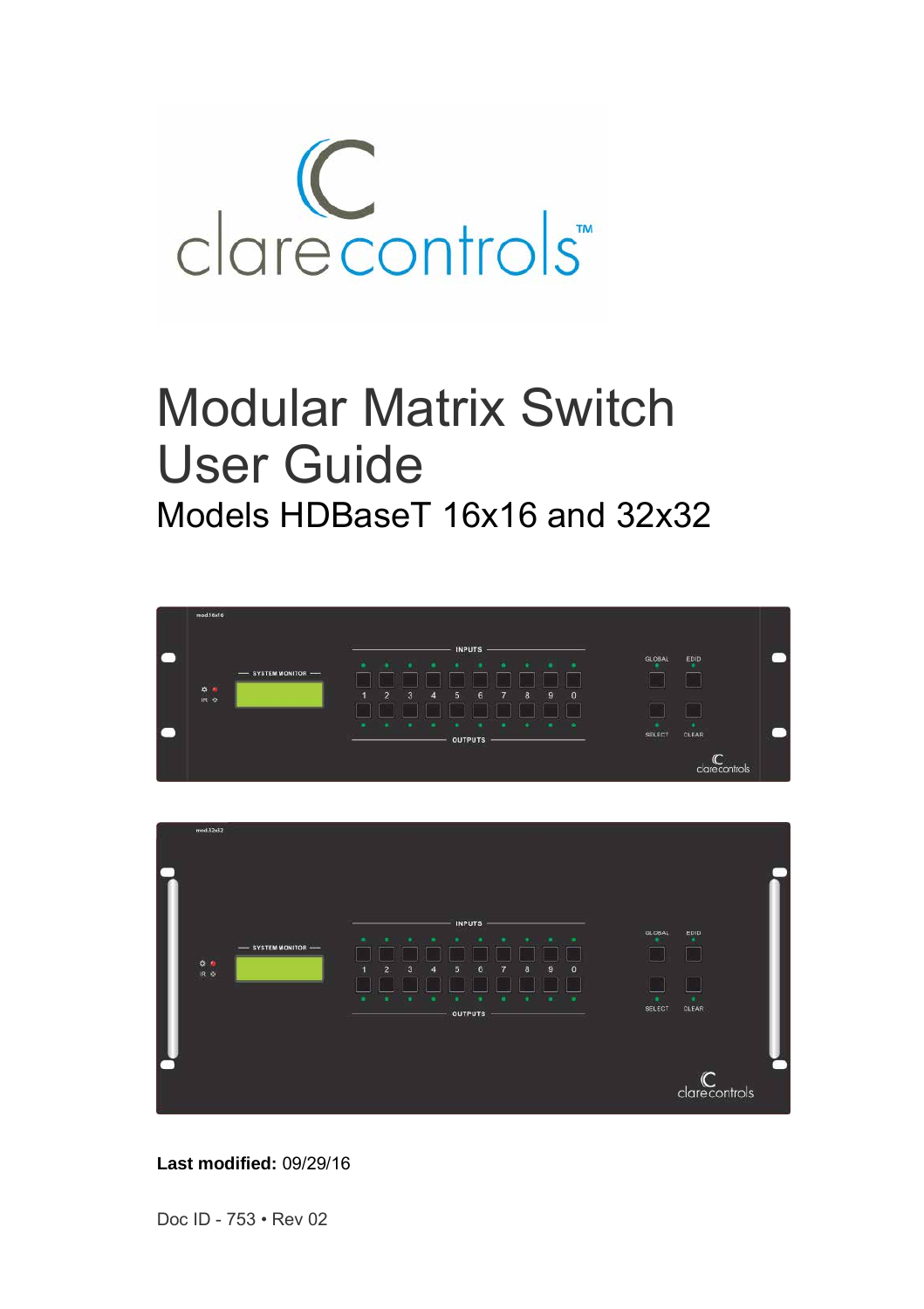| Copyright                        | © 09SEP16 Clare Controls, LLC. All rights reserved.                                                                                                                                                                         |
|----------------------------------|-----------------------------------------------------------------------------------------------------------------------------------------------------------------------------------------------------------------------------|
|                                  | This document may not be copied in whole or in part or<br>otherwise reproduced without prior written consent from<br>Clare Controls, LLC., except where specifically permitted<br>under US and international copyright law. |
| <b>Trademarks and</b><br>patents | Modular Matrix Switches, Models CM-MM161610-HD and<br>CM-MM323210-HD name is a trademark of Clare<br>Controls, LLC.                                                                                                         |
|                                  | Other trade names used in this document may be<br>trademarks or registered trademarks of the manufacturers<br>or vendors of the respective products.                                                                        |
| <b>Manufacturer</b>              | Clare Controls, LLC.<br>7519 Pennsylvania Ave., Suite 104<br>Sarasota, FL 34243, USA                                                                                                                                        |
| <b>Contact information</b>       | For contact information, see www.clarecontrols.com.                                                                                                                                                                         |
|                                  |                                                                                                                                                                                                                             |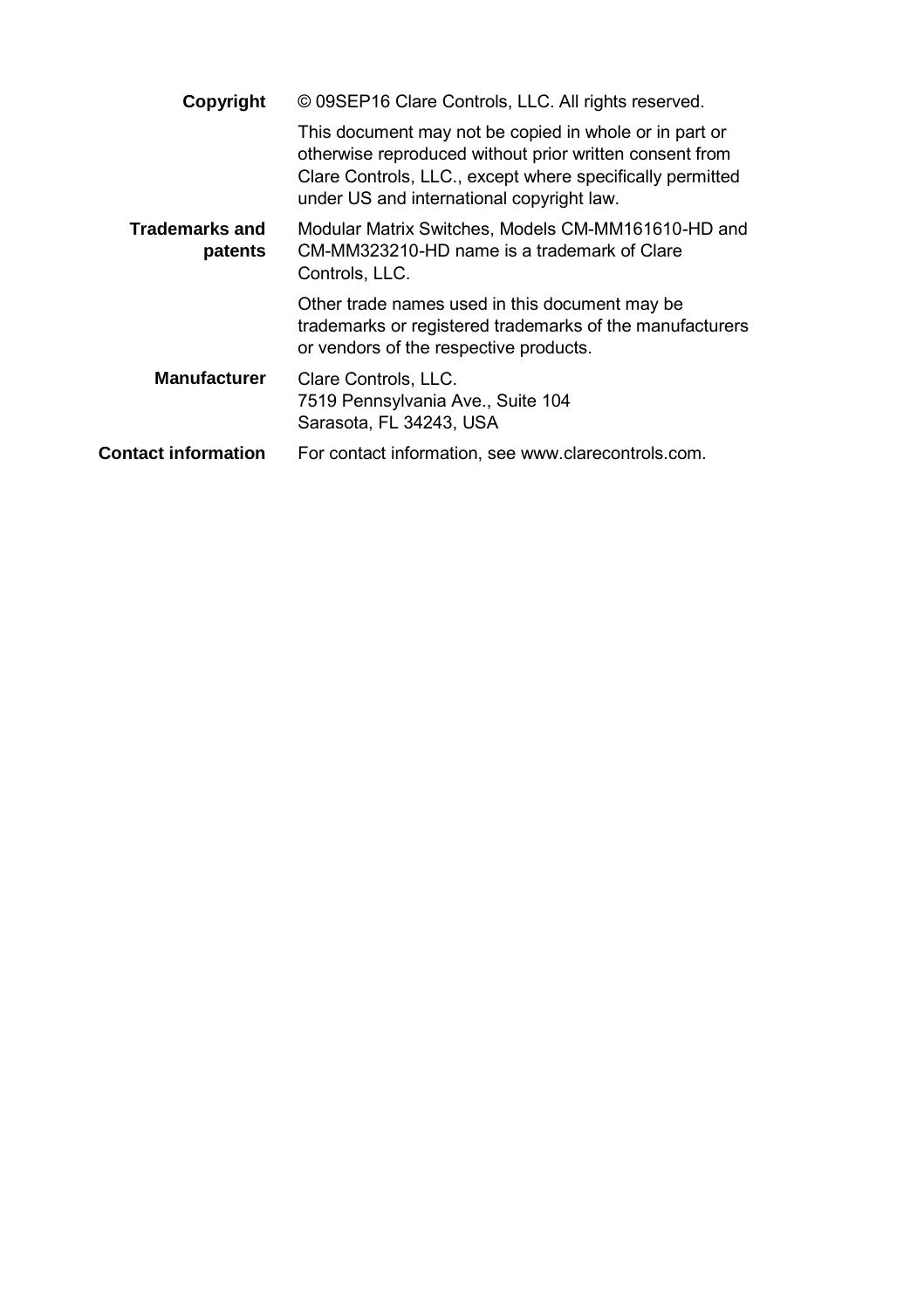# **Content**

## **Important information...ii**

Limitation of liability...ii

## **Introduction...1**

About the switch system...1 Features...1 Package contents...2 Switcher models...2 Signal cards...2 Front panel...3 Front panel button control...4

### **External connections...5**

Input and output connectors...5 Changeable cards introduction and installation...6 Connecting with the RS-232 communication port...10 Connecting with a computer...10

### **System diagram...11**

#### **IP and RS-232 control protocol...12** Detailed examples...15

### **Specifications...17**

Changeable cards...18

### **Troubleshooting and maintenance...20**

### **Safety operation guide...21**

### **After-sales service...22**

Warranty information...22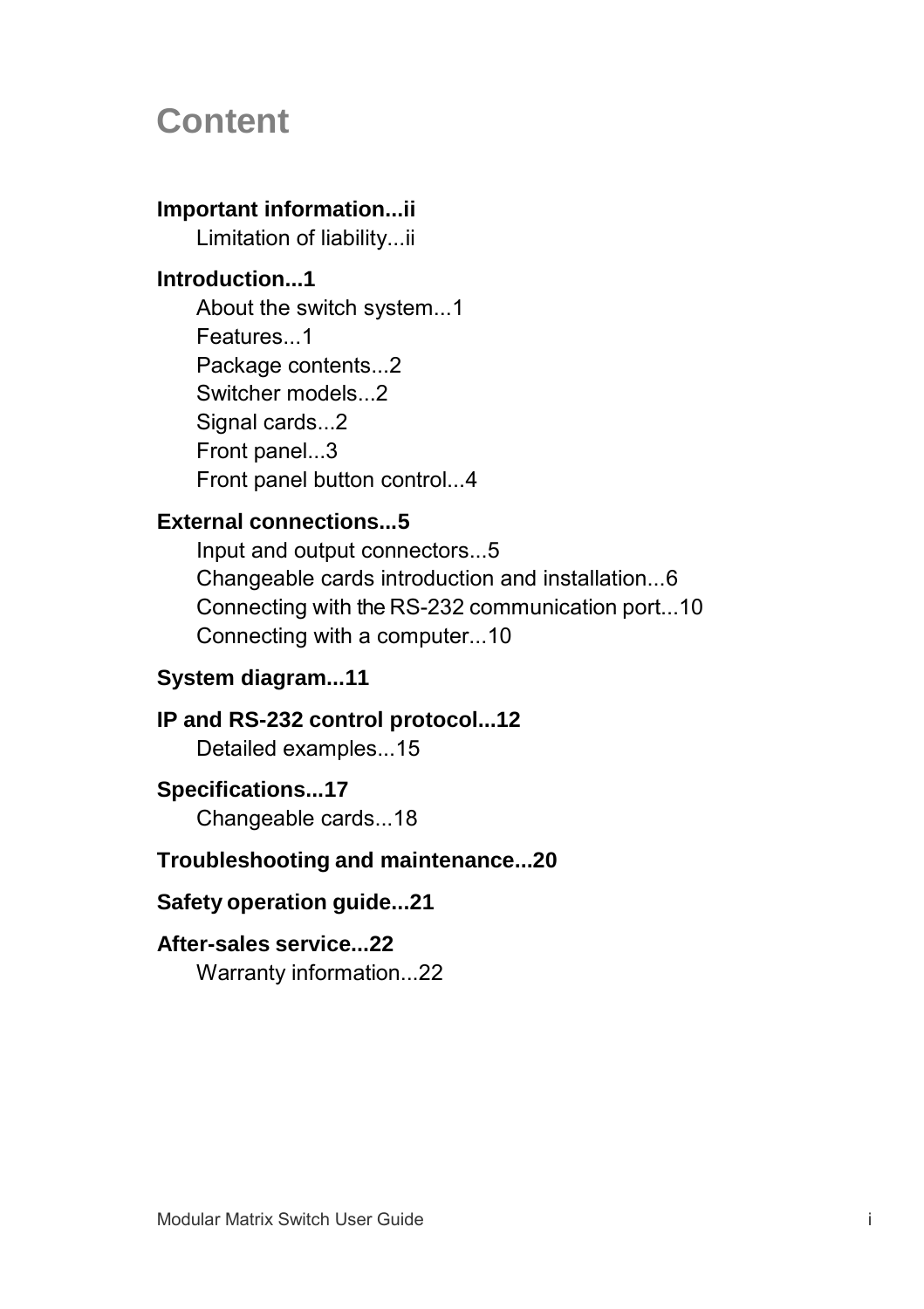# **Important information**

# **Limitation of liability**

To the maximum extent permitted by applicable law, in no event will Clare Controls, Inc. be liable for any lost profits or business opportunities, loss of use, business interruption, loss of data, or any other indirect, special, incidental, or consequential damages under any theory of liability, whether based in contract, tort, negligence, product liability, or otherwise. Because some jurisdictions do not allow the exclusion or limitation of liability for consequential or incidental damages the preceding limitation may not apply to you. In any event the total liability of Clare Controls, Inc. shall not exceed the purchase price of the product. The foregoing limitation will apply to the maximum extent permitted by applicable law, regardless of whether Clare Controls, Inc. has been advised of the possibility of such damages and regardless of whether any remedy fails of its essential purpose.

Installation in accordance with this manual, applicable codes, and the instructions of the authority having jurisdiction is mandatory.

While every precaution has been taken during the preparation of this manual to ensure the accuracy of its contents, Clare Controls, Inc. assumes no responsibility for errors or omissions.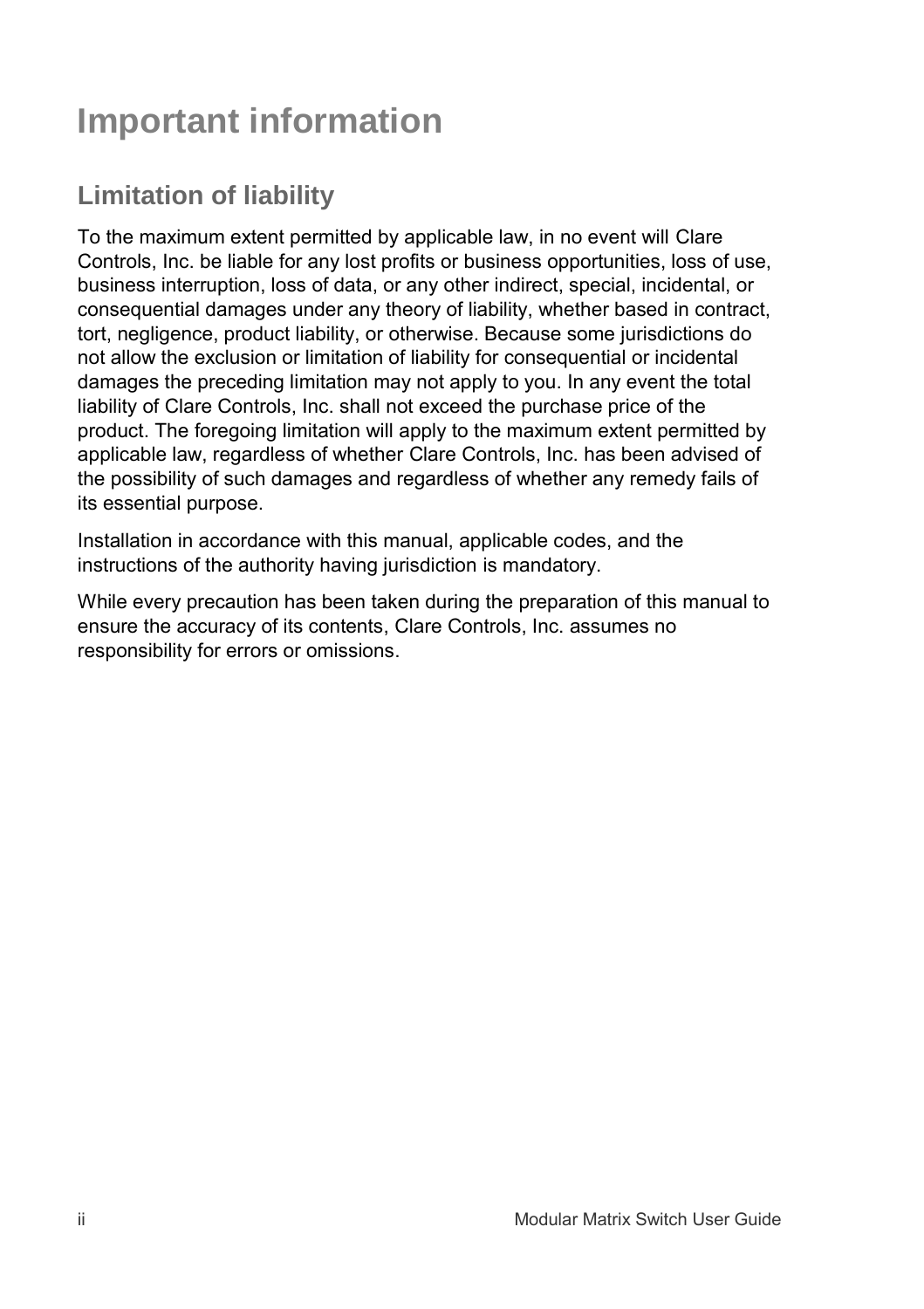# **Introduction**

## **About the switch system**

The HDBaseT 16x16 and 32x32 matrix switches are high-performance video and audio modular matrix switches. Various changeable cards make matrix switches flexible and an all-in-one solution for different projects. The matrix switches can support different video signals with cross switching. Every video or audio signal is transmitted and switched independently; this will cause the least signal attenuation, so that the output signal keeps its high fidelity.

Two series of changeable cards work with matrix switches, input card MOD-4I series and output card MOD-4O series. All the cards support hot plug-and-play. Users can choose the right card for different applications. Different signal cards are used for processing different video signal, including HMDI, VGA, and HDBaseT.

The matrix switches can be used for different projects, because of the changeable card design. It is the combination solution for multimedia conference rooms, control rooms, broadcasting rooms, and shopping centers. The matrix switches can handle all the audio and visual management, including the switching, driving, and scaling.

## **Features**

- Modular chassis with configurable I/O slots, ranging from 16x16 to 32x32
- Various I/O cards, includes HDMI, VGA, and HDBaseT cards (compatible with YUV, YC and CVBC) to configure any matrix
- True cross-point switching for any input to any output, regardless signal format
- Advanced EDID management, three ways to guarantee maximum compatibility
- Supports HDMI 1.4a and 3D
- Integrated HDBaseT technology
- I/O cards works directly with CATx or a fiber optic extender
- Ultra-switching for an instantaneous display, ensuring the transition runs smoothly
- Unique pixel-accurate and re-clocking technology provides exceptional output transmission and accurate timing
- Controlled via buttons, RS-232, TCP/IP, IR, also compatible with third-party controls
- Field-upgradeable and hot-swappable, friendly to use and maintain
- HDCP compliant
- LCD display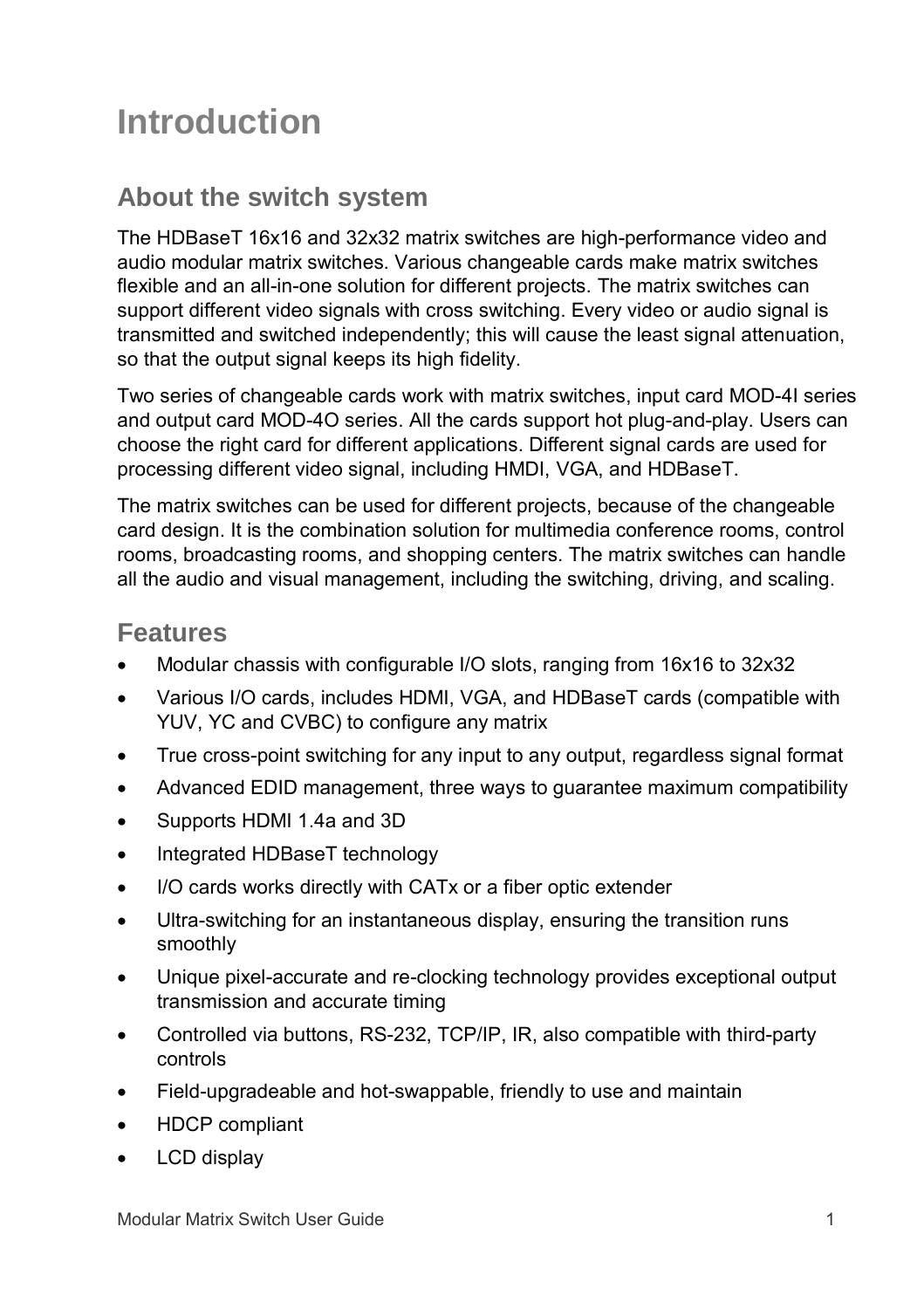## **Package contents**

- 1 x modular matrix switch (with empty slots and empty covers)
- $\bullet$  1 x RS-232 cable
- $\bullet$  1 x IR remote (battery is not included)
- 2 x power cord
- 4 x plastic cushions
- $\bullet$  1 x user manual

## **Switcher models**

#### **Table 1: Title of the table**

| <b>Model</b> | Height | <b>Maximum slot</b>                           | <b>Power</b><br>supplies | <b>RS-232</b><br>control | <b>Network</b><br>control |
|--------------|--------|-----------------------------------------------|--------------------------|--------------------------|---------------------------|
| 16x16        | 3U     | 4 input card slots and<br>4 output card slots | Dual                     |                          | Optional                  |
| 32x32        | 5U     | 8 input card slots and<br>8 output card slots | Dual                     |                          | Optional                  |

## **Signal cards**

To meet different situation and users, the signal cards are classified into the following models.

#### **Input cards**

#### **Table 2: Input cards**

| <b>Models</b> | <b>Inputs</b> | <b>Signal Format</b> |
|---------------|---------------|----------------------|
| CM-MOD-HDI10  |               | HDMI                 |
| CM-MOD-VGI10  | 4             | VGA                  |
| CM-MOD-HDBI10 |               | HDBaseT              |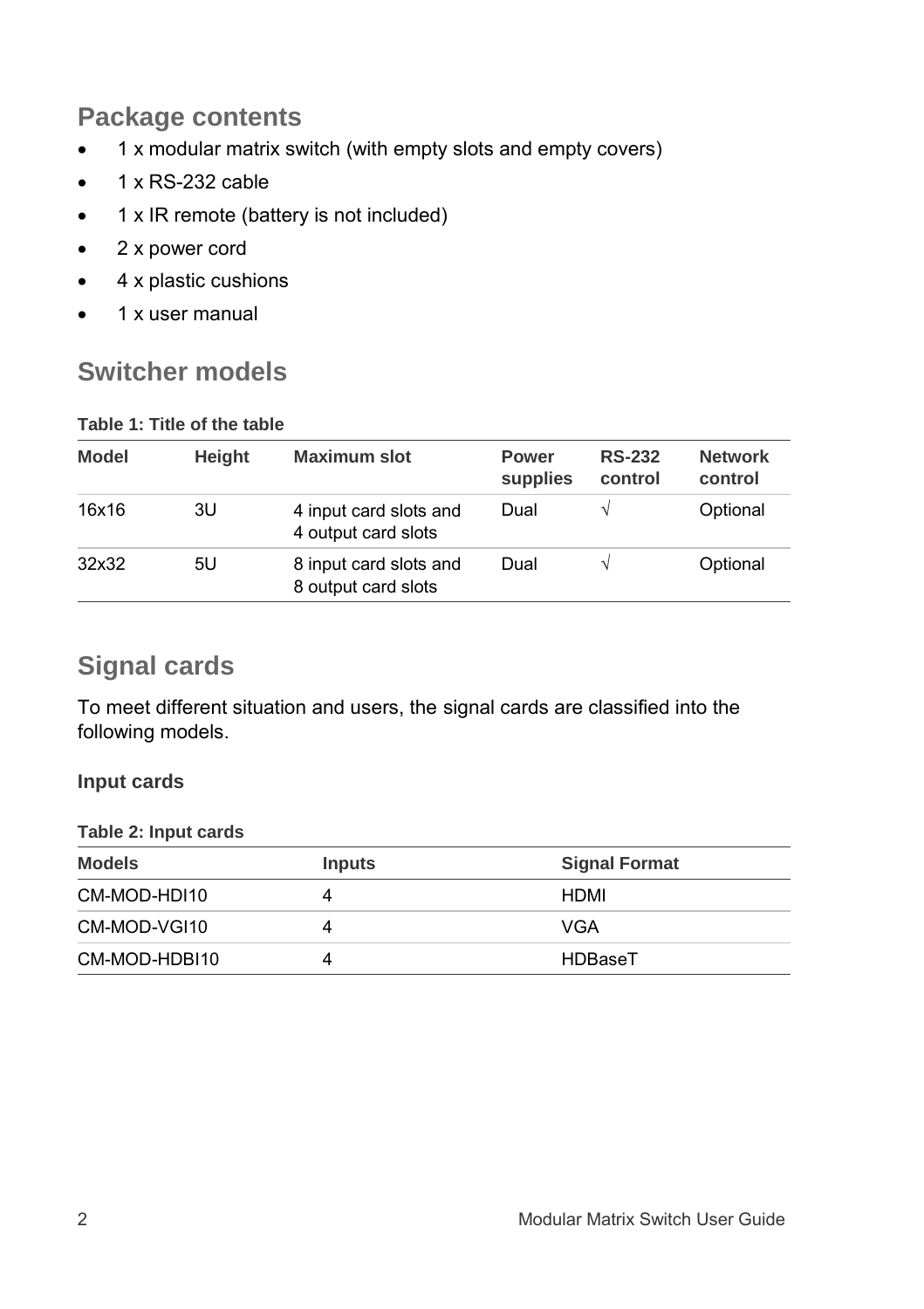**Table 3: Output cards**

| <b>Models</b> | <b>Outputs</b> | <b>Signal Format</b> |
|---------------|----------------|----------------------|
| CM-MOD-HDO10  | 4              | HDMI                 |
| CM-MOD-VGO10  | 4              | VGA                  |
| CM-MOD-HDBO10 | 4              | HDBaseT              |

## **Front panel**

The 16x16 and 32x32 switches share the same function buttons, but only differ in case height.



| (1) | Power indicator      | Power 'on' indicator light.                                                                                                                                                |
|-----|----------------------|----------------------------------------------------------------------------------------------------------------------------------------------------------------------------|
| (2) | IR receiver          | IR receive window.                                                                                                                                                         |
| (3) | <b>LCD</b> indicator | Shows real-time system status.                                                                                                                                             |
| (4) | <b>INPUTS</b>        | Allows direct selection of the input channel from 1 to 16 or<br>1 to 32.                                                                                                   |
| (5) | <b>OUTPUTS</b>       | Allows direct selection of the output channel from 1 to 16 or<br>1 to 32.                                                                                                  |
| (6) | <b>FUNCTION</b>      | <b>GLOBAL:</b> Used to transfer video and audio signal (HDMI) of an<br>input channel to all output channels.                                                               |
|     |                      | <b>Example:</b> To transfer HDMI signal from input channel 7 to all<br>output channels, press the buttons as follows: Input "0" "7" +<br>"GLOBAL" + "Select".              |
|     |                      | <b>EDID:</b> Used to manually control EDID management.                                                                                                                     |
|     |                      | <b>Example:</b> To learn the EDID data of the display on output<br>channel 2 to input channel 3, press the buttons as follows:<br>"EDID" + Input "0" "3" + Output "0" "2". |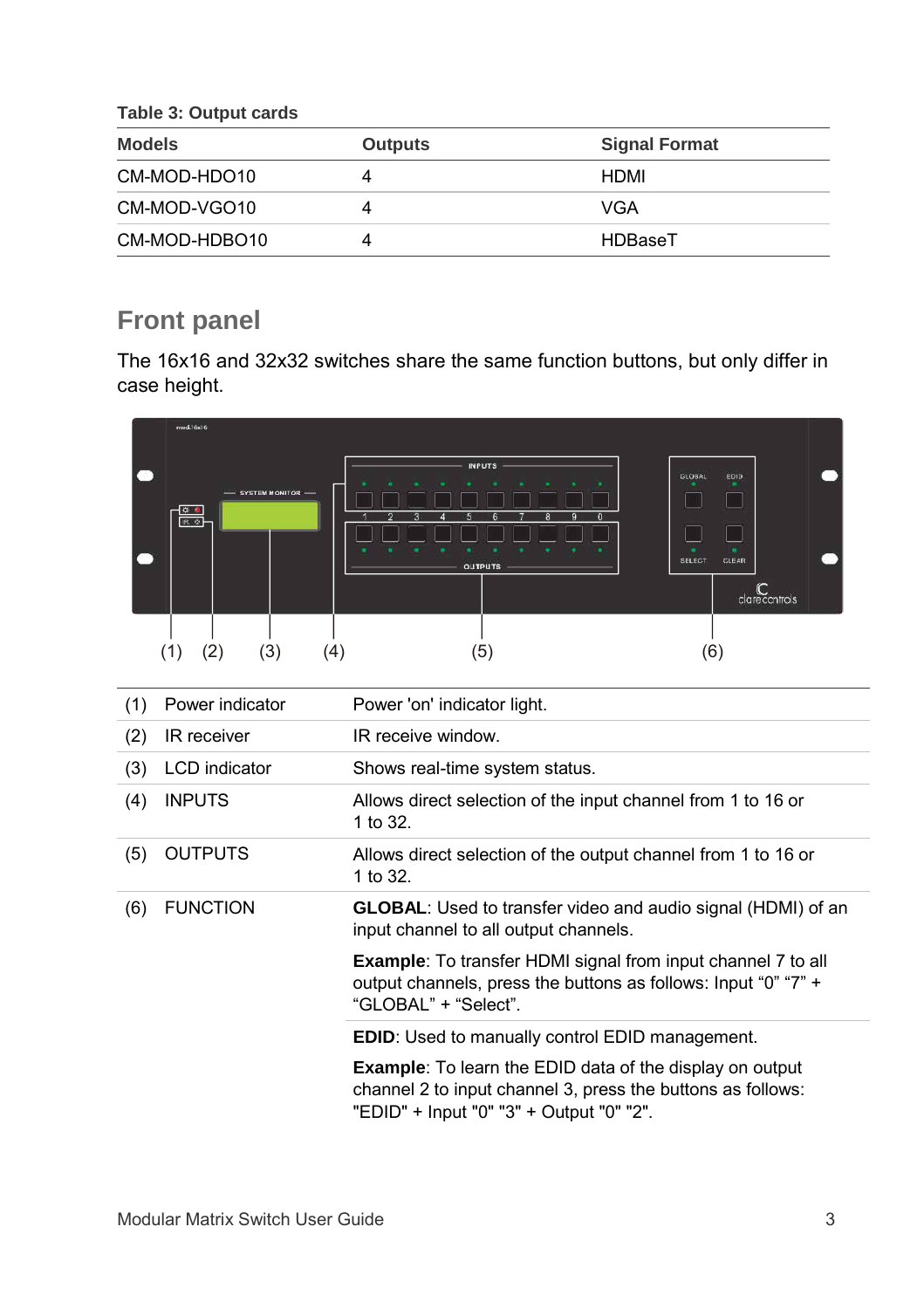**SELECT**: Used to transfer video and audio signal (HDMI) from an input to an output.

**Example** To transfer both the video and audio signals from input channel 3 to output channel 4, press the buttons as follows: Input "0" "3" + Output "0" "4" + "SELECT".

**CLEAR**: Clear an operation, such as switching output channel, studying EDID data before it comes into effect. Meanwhile, the switcher returns to the previous state.

## **Front panel button control**

Users can control the switch rapidly and directly using its front panel buttons. The following is a brief operation guide to operating the front panel buttons.

### **Switching I/O connection**

Function: Switch I/O connection. It is important to know that input and output channels should be double-digit. For example, input 01 represents input 1.

#### Format: **Input Channel + Output Channel + Select**

#### **Examples**

To transfer input 1 to output 11, press the following.

(input) **0 1** + (output) **1 2** + **Select**.

To transfer signals from input 1 to all output channels, press the following.

### **0 1 + Global + Select**.

### **EDID Management**

Function: Enable the input channel to capture and learn the EDID data of an output.

### Format: **EDID + Input Channel + Output Channel + Select**

#### **Example**

To enable input 1 to learn the EDID data of output 2, press the following.

**EDID +** (input) **0 1 +** (output) **0 2 + Select**.

### **Clear the previous operation**

Function: Clears the previous operations before pressing **Select** to enforce it. Pressing **Clear** only erases the operations not confirmed by pressing **Select**.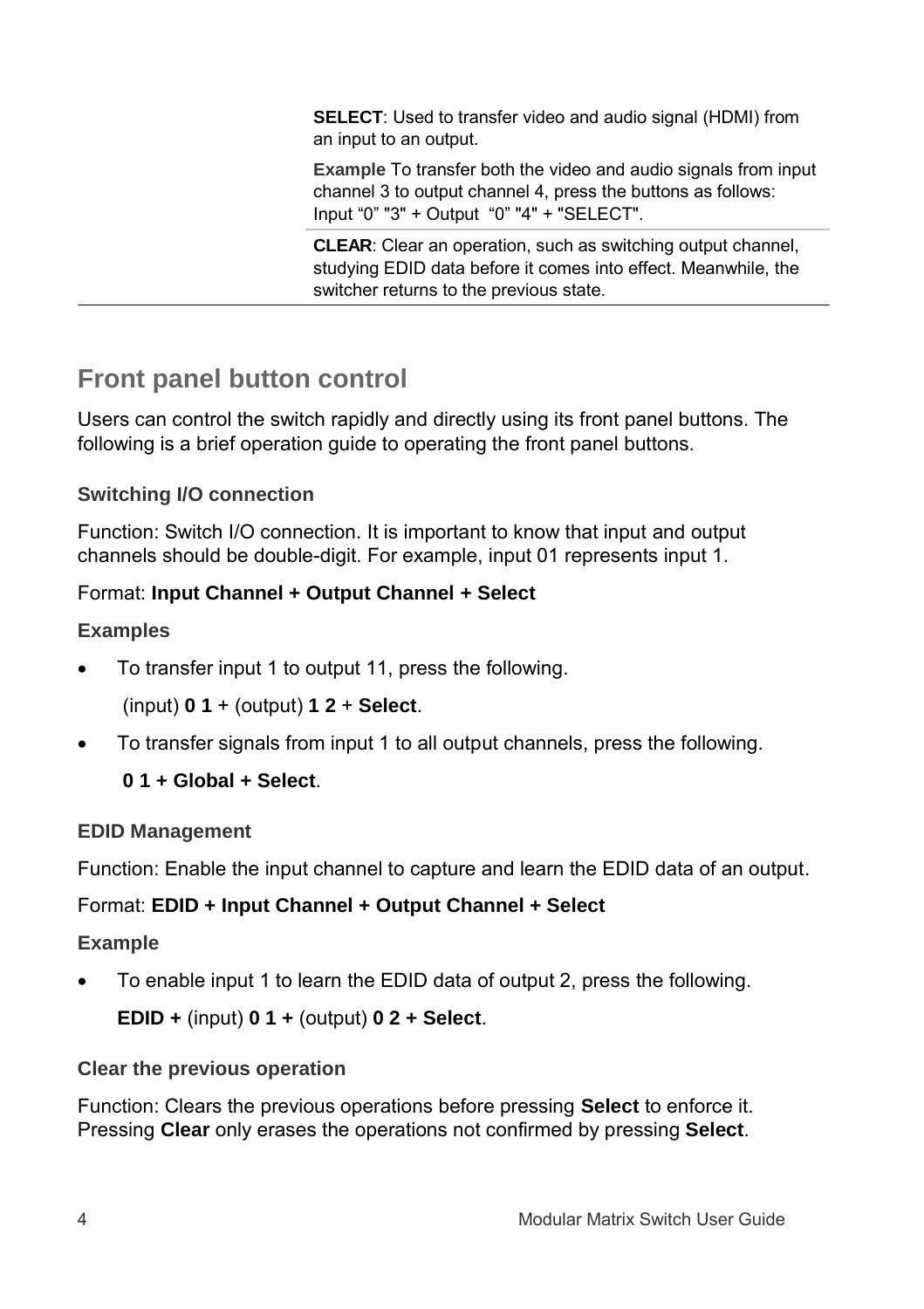#### **Notes**

- **Input Channel**: Fill with the number of input channel to be controlled,
- **Output Channel**: Fill with the number of output channels to be controlled. Press Global to select all the outputs.
- The input and output channels on the rear panel are counting from left to right, and top to bottom.
- The input delay time between two numbers of every input and output channel must be less than 5 seconds; otherwise, the operation will be cancelled.
- End every operation by pressing Select to confirm the operation.

# **External connections**

## **Input and output connectors**



The 16x16 switch has 8 card slots (max.) in the rear panel, including 4 input slots and 4 output slots.

The 32x32 switch has 16 card slots (max.) in the rear panel, including 8 input slots and 8 output slots.

**Note:** The cards in the pictures are for reference, only. You can choose different cards in different cases, each supporting plug-and-play.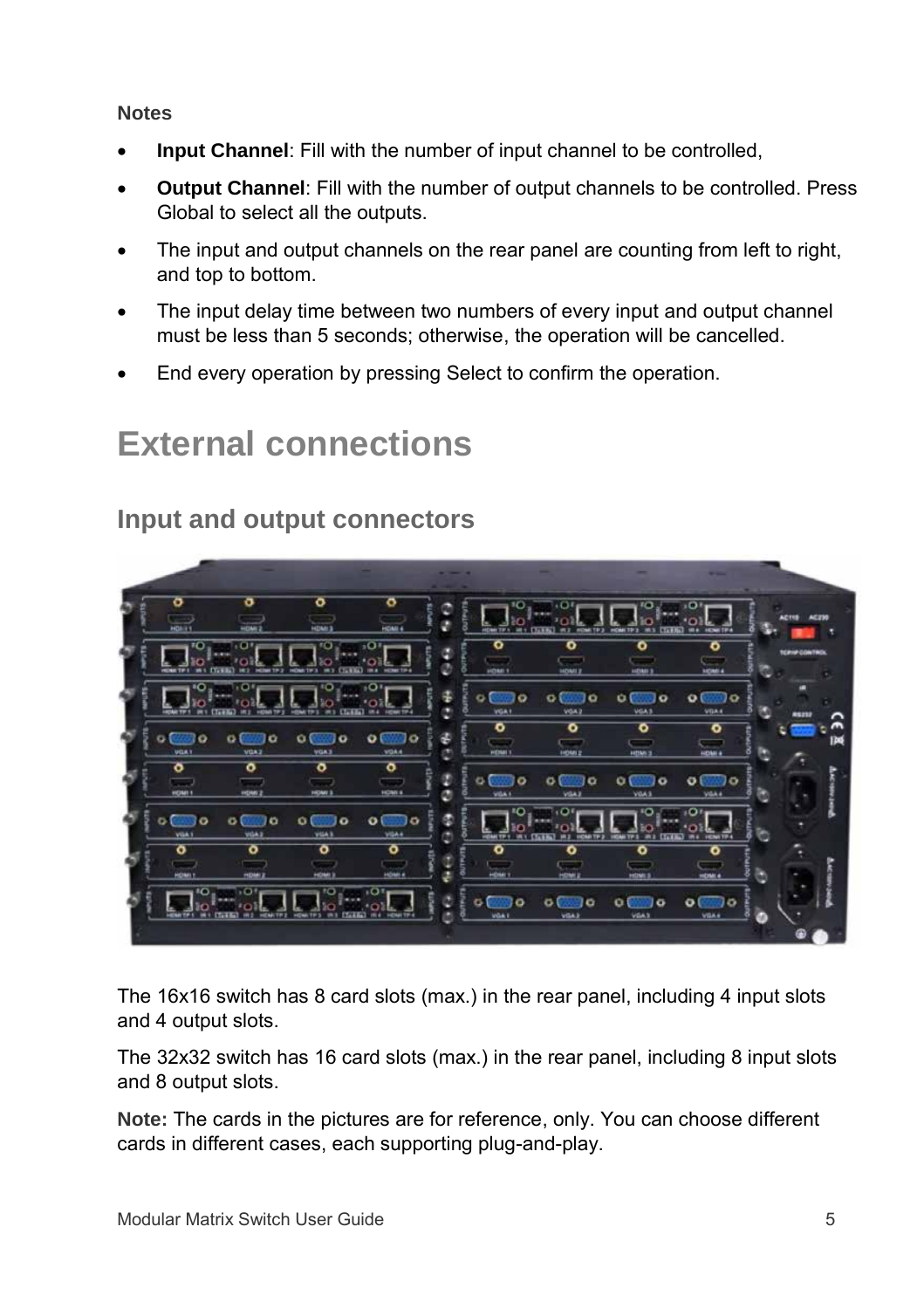## **Changeable cards introduction and installation**

You can insert changeable cards into empty slots on the matrix switches (hot-swap) and include different signals, such as HDMI, VGA, and HDBaseT. The following introduces you to each card.

### **HDMI cards**

See Table [10: HDMI \(CM-MOD-HDI10 and CM-MOD-HDO10\)](#page-21-0) on pag[e 18.](#page-21-0)

The HDMI signal card is embedded with EDID management technology and supports CEC and DDC.

**CM-MOD-HDI10:** This input card supports four input signals (max.). Input signals can pass to output devices through the MMX-4O-HD, or other types of output cards.



**CM-MOD-HDO10**: This output card supports four output signals (max.). Output signals can come from MMX-4I-HD, or other types of input cards.



The following figure shows the pin layout for the HDMI connectors (female).

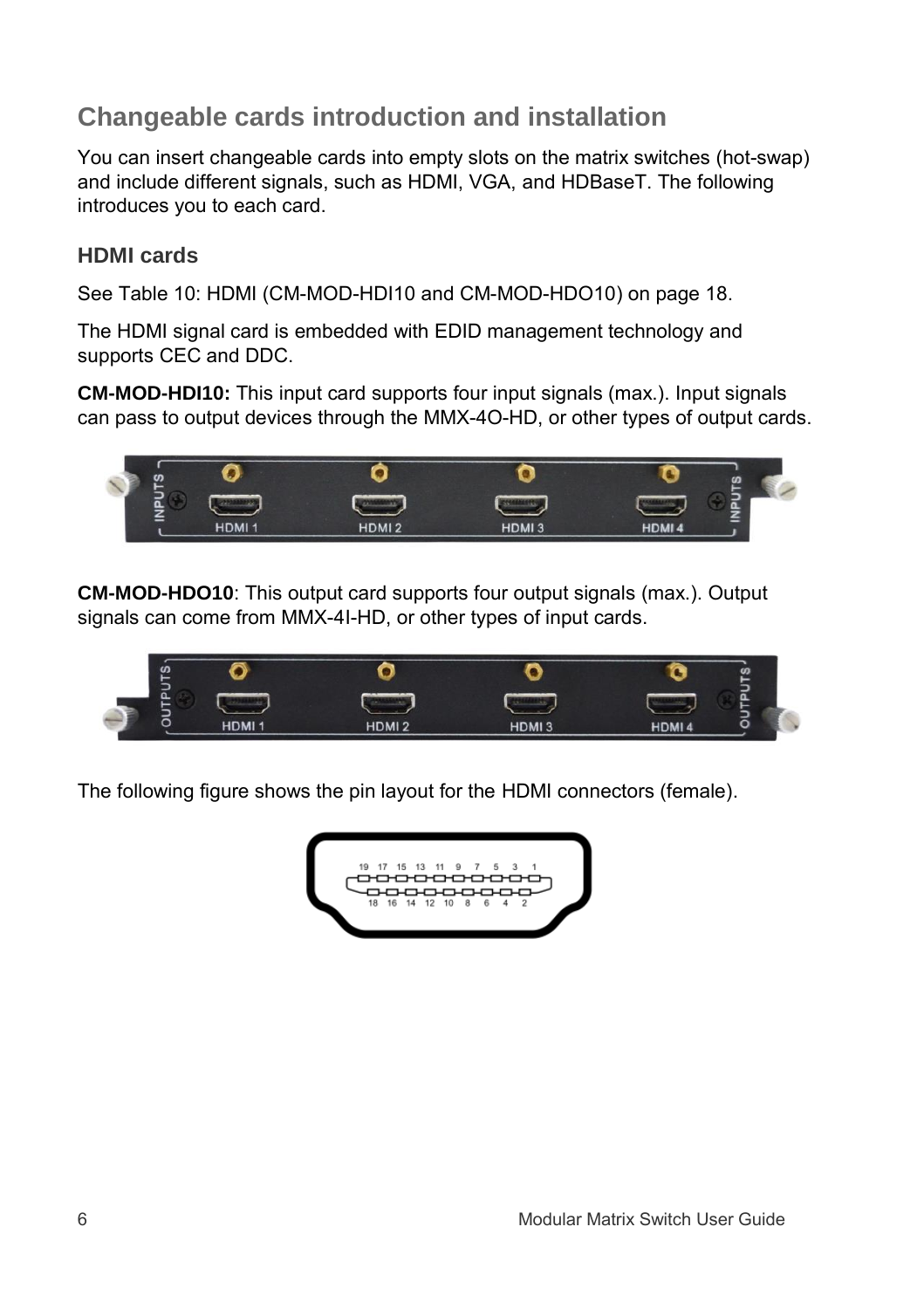| Pin            | <b>Signal Name</b>        | Pin | <b>Signal Name</b>       |
|----------------|---------------------------|-----|--------------------------|
| $\mathbf 1$    | TMDS Data 2+              | 20  | <b>SHELL</b>             |
| $\overline{2}$ | <b>TMDS Data 2 Shield</b> | 19  | Hot Plug Detect          |
| 3              | TMDS Data 2-              | 18  | +5V Power                |
| 4              | TMDS Data 1+              | 17  | Ground                   |
| 5              | <b>TMDS Data 1 Shield</b> | 16  | DDC Data                 |
| 6              | TMDS Data 1-              | 15  | <b>DDC Clock</b>         |
| 7              | TMDS Data 0+              | 14  | No Connect               |
| 8              | <b>TMDS Data 0 Shield</b> | 13  | CEC                      |
| 9              | TMDS Data 0-              | 12  | <b>TMDS Clock-</b>       |
| 10             | <b>TMDS Clock+</b>        | 11  | <b>TMDS Clock Shield</b> |

**Table 4: HDMI connector pin layout**

#### **VGA cards**

See Table [11: VGA \(CM-MOD-VGI10](#page-21-1) and CMMOD-VGO10) on pag[e 18.](#page-21-1)

Scale all inputs to 1080p. The card is compatible with C-Video, YUV, YC (factory preset function). The bandwidth is up to 350 MHz (-3 dB). It supports RGBHV, RGsB, RGBS, RsGsBs, YUV, YC and Composite video.

**CM-MOD-VGI10:** This input card supports four input signals (max.). Input signal can pass to output device through any kind of output card.



**CM-MOD-VGO10:** This input card supports four output signals (max.). Output signal can pass to output device through any kind of output card.



The following figure shows the pin layout for the VGA connectors (female).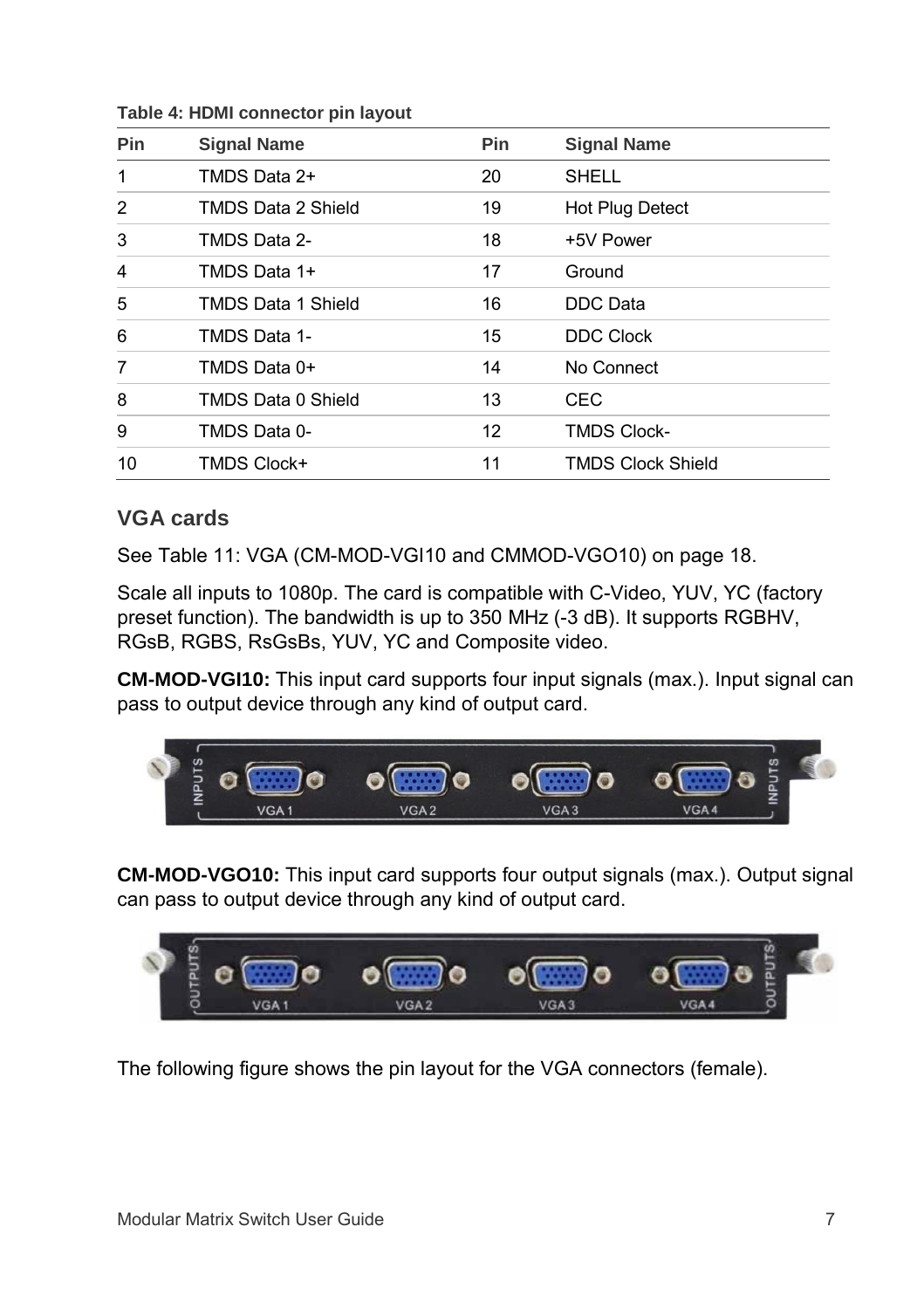

**Table 5: VGA connector pin layout**

| Pin            | <b>Signal Name</b> | <b>Pin</b> | <b>Signal Name</b> |  |
|----------------|--------------------|------------|--------------------|--|
| $\mathbf 1$    | <b>RED</b>         | 9          | <b>KEY/PWR</b>     |  |
| $\overline{2}$ | <b>GREEN</b>       | 10         | <b>GND</b>         |  |
| 3              | <b>BLUE</b>        | 11         | <b>ID0/RES</b>     |  |
| 4              | ID2/RES            | 12         | ID1/SDA            |  |
| 5              | <b>GND</b>         | 13         | <b>HSync</b>       |  |
| 6              | <b>RED RTN</b>     | 14         | VSync              |  |
| 7              | <b>GREEN RTN</b>   | 15         | ID3/SCL            |  |
| 8              | <b>BLUE RTN</b>    |            |                    |  |

### **HDBaseT cards**

**Twisted pair card** (HDMI extender). See Table [12: HDBaseT \(CM-MOD-HDBI10](#page-22-0)  [and CM-MOD-HDBO10\)](#page-22-0) on page [19.](#page-22-0)

The card supports HDTV and is compatible with HDMI 1.4a and HDCP.

**CM-MOD-HDBI10:** This input card supports four HDMI TP input signals. Input signals can pass to the output device through the CM-MOD-HDBO10, or through other types of output cards. Needs to work with the CM-BT10-TX70.



**CM-MOD-HDBO10:** This output card support four HDMI TP output signals (max.). Output signals can come from the CM-MOD-HDBI10, or from other types of input cards. Needs to work with the CM-BT10-RX70.

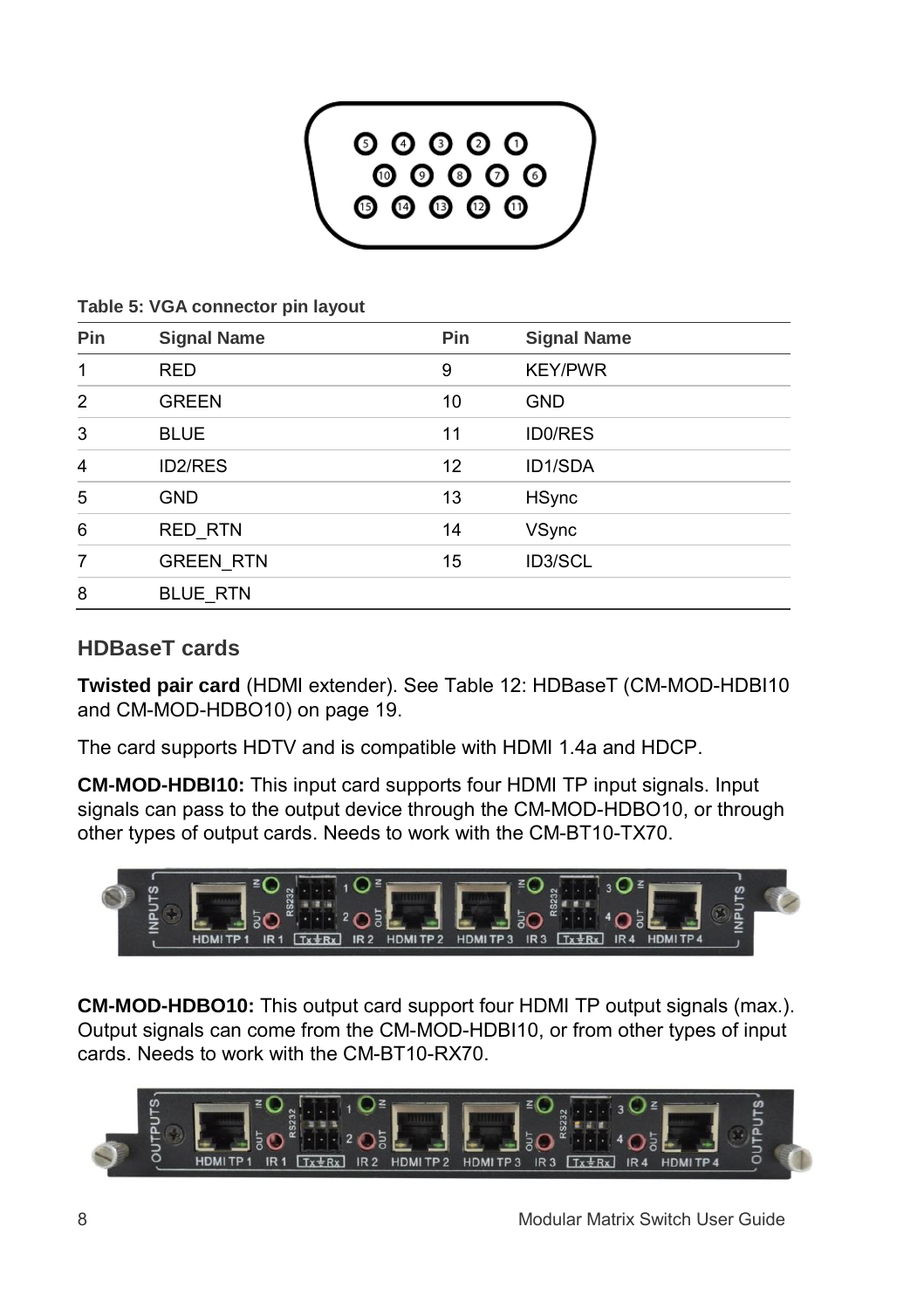[Table](#page-12-0) 6 lists the pin layouts of the RJ45 connectors. You can choose from two different connection standards. The connectors of the same cable should use the same standard.

**Note:** The Cat5e/Cat6 terminations for HDBaseT devices should be a straight thru TIA/EIA T568B standard. TIA/EIA T568A standard is not recommended.

| <b>TIA/EIA T568A</b> |                    |                | <b>TIA/EIA T568B</b> |  |
|----------------------|--------------------|----------------|----------------------|--|
| Pin                  | <b>Cable color</b> | Pin            | <b>Cable color</b>   |  |
|                      | green white        |                | orange white         |  |
| 2                    | green              | $\overline{2}$ | orange               |  |
| 3                    | orange white       | 3              | green white          |  |
| 4                    | blue               | 4              | blue                 |  |
| 5                    | blue white         | 5              | blue white           |  |
| 6                    | orange             | 6              | green                |  |
| 7                    | brown white        | 7              | brown white          |  |
| 8                    | brown              | 8              | brown                |  |

<span id="page-12-0"></span>**Table 6: T568A and T568B cable standards**

**Note:** Cable connectors must be metal, and the shielded layer of cable must be connected to the connector's metal shell to share the grounding.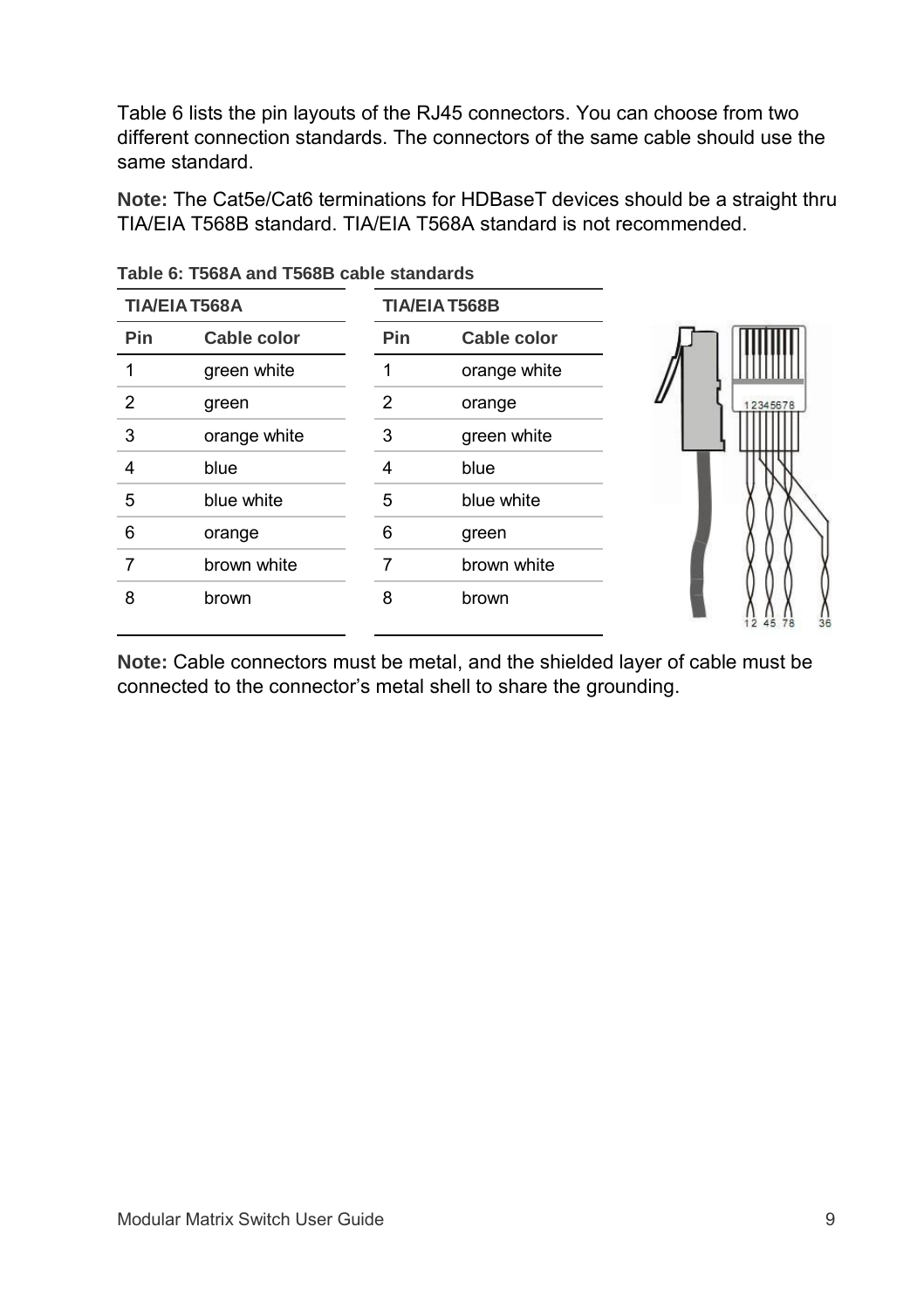## **Connecting with the RS-232 communication port**

You can control the switch from the front panel, IR, or RS-232. The pin definitions are listed in the table below.

| No.            | Pin       | <b>Function</b> |             |
|----------------|-----------|-----------------|-------------|
|                |           |                 |             |
| 1              | N/u       | Unused          |             |
| $\overline{2}$ | Tx        | Transmit        |             |
| 3              | <b>Rx</b> | Receive         |             |
| 4              | N/u       | Unused          | q<br>Female |
| 5              | Gnd       | Ground          |             |
| 6              | N/u       | Unused          |             |
| $\overline{7}$ | N/u       | Unused          |             |
| 8              | N/u       | Unused          |             |
| 9              | N/u       | Unused          |             |

**Table 7: RS-232 connection definitions**

## **Connecting with a computer**

When the MMX matrix connects to the RS-232 port of a computer with control software, users can control it by that computer. To control the switch, users need to use RS-232 control software.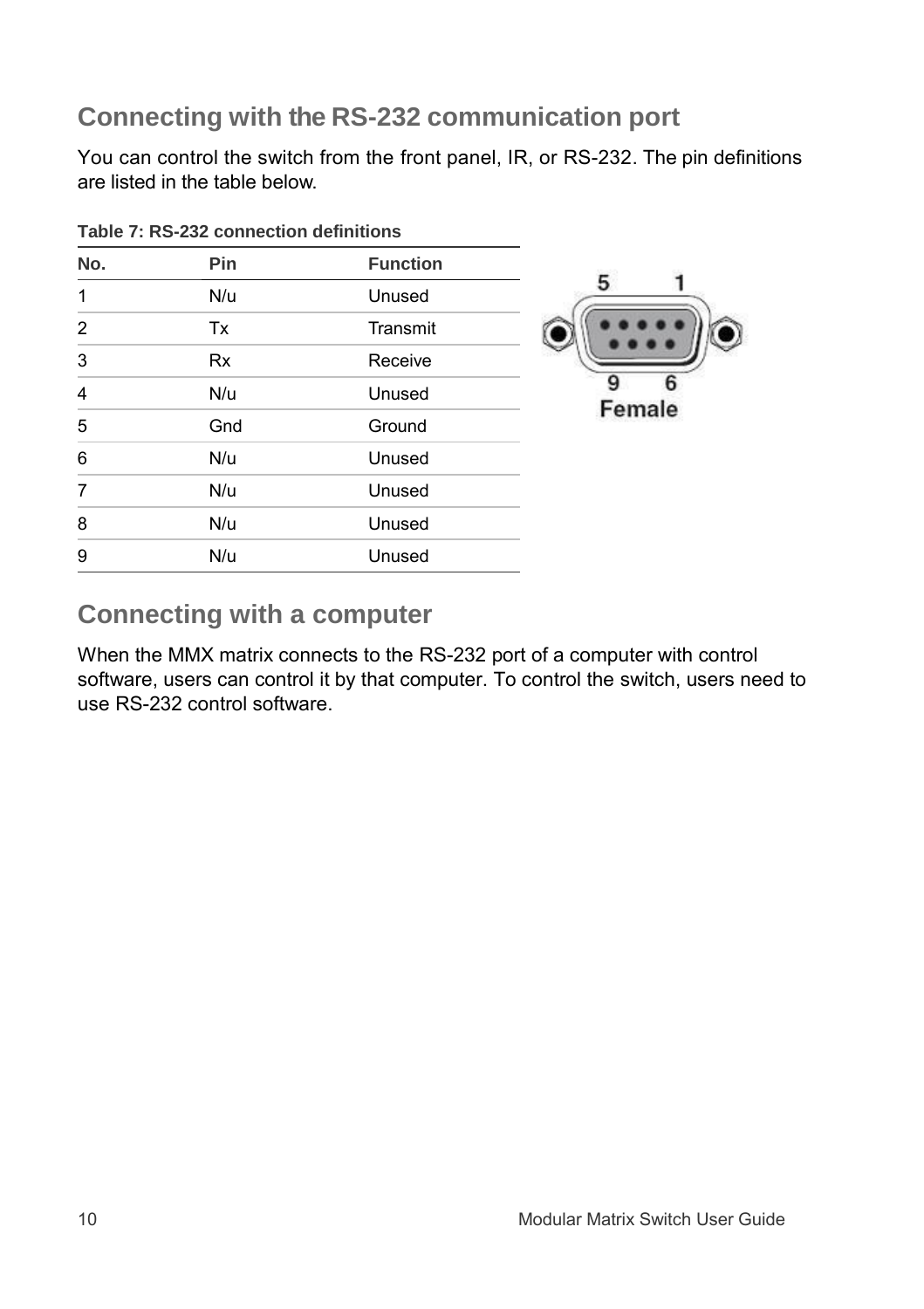# **System diagram**

The following figure shows a typical system setup.

#### **Figure 1: System diagram**

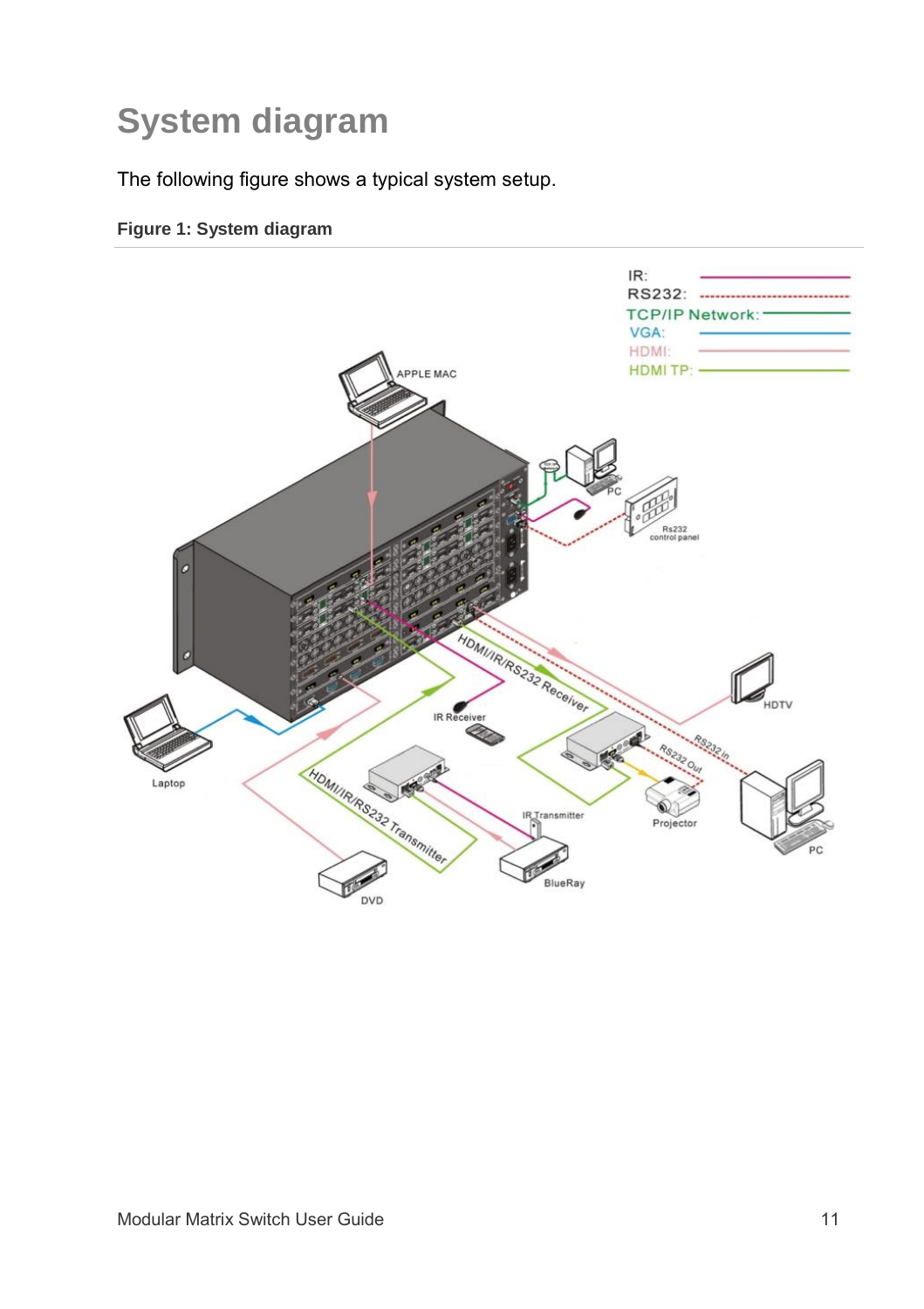# **IP and RS-232 control protocol**

Use this command system to operate and control the matrix switch remotely with RS-232 software.

#### **Communication protocol**: RS-232 communication protocol

Baud rate: 9600 Data bit: 8 Stop bit: 1 Parity bit: none

| Table 8: RS-232 command types and codes |  |  |  |  |
|-----------------------------------------|--|--|--|--|
|-----------------------------------------|--|--|--|--|

| Command<br><b>Type</b> | <b>Command Code</b>    | <b>Function</b>                                                                       |
|------------------------|------------------------|---------------------------------------------------------------------------------------|
| System                 | /*Type                 | Returns the switch model information.                                                 |
| Command                | /%Lock                 | Lock the front panel buttons on the switch.                                           |
|                        | /%Unlock               | Unlock the front panel buttons on the switch.                                         |
|                        | / <sup>N</sup> Version | Returns the firmware version installed.                                               |
|                        | /:MessageOff           | Turn off the feedback command from the COM port. It<br>displays "switch OK".          |
|                        | /:MessageOn            | Turn on the feedback command from the com port.                                       |
|                        | Demo                   | Puts the switch into Demo mode.                                                       |
|                        | Undo                   | Cancels the prior command.                                                            |
| Operation<br>Command   | All                    | Transfer all input signals to the corresponding output<br>channels respectively.      |
|                        | AII\$.                 | Switch off all the output channels.                                                   |
|                        | [x]                    | Transfer signals from the input channel [x] to the output<br>channel [x].             |
|                        | $[x]$ \$.              | Switch off the output channel [x].                                                    |
|                        | [x1] V[x2].            | Transfer the video signals from the input channel [x1] to<br>the output channel [x2]. |
|                        | $[x1] B[x2]$ .         | Transfer signal from the input channel [x1] to the output<br>channel [x2].            |
|                        | Status[x].             | Inquire the input channel to the output channel [x].                                  |
|                        | Status.                | Inquire the input channel to the output channels one by<br>one.                       |
|                        | Save[Y].               | Save the present operation to the preset command [Y].<br>[Y] ranges from 0 to 9.      |
|                        | Recall[Y].             | Recall the preset command [Y].                                                        |
|                        | Clear <sup>[Y]</sup> . | Clear the preset command [Y].                                                         |
|                        | PWON.                  | Work normally.                                                                        |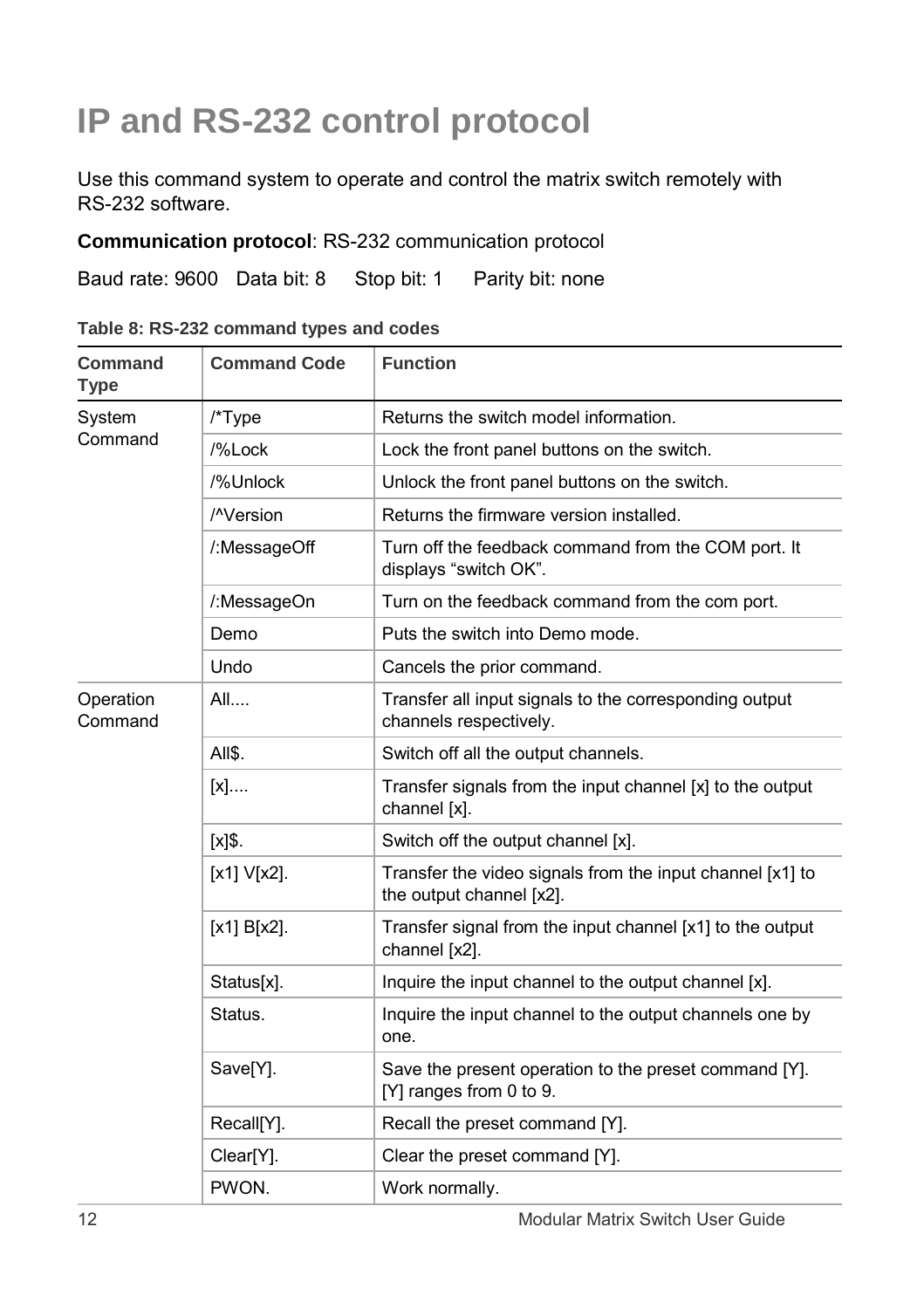| PWOFF.             | Enter Standby mode.                                                                                                                                                                                                                                                                                                                                                       |
|--------------------|---------------------------------------------------------------------------------------------------------------------------------------------------------------------------------------------------------------------------------------------------------------------------------------------------------------------------------------------------------------------------|
| All@.              | Switch on all the outputs.                                                                                                                                                                                                                                                                                                                                                |
| [x]@.              | Switch on output [x].                                                                                                                                                                                                                                                                                                                                                     |
| HDCPON.            | Turn on the HDCP output.                                                                                                                                                                                                                                                                                                                                                  |
| HDCPOFF.           | Turn off the HDCP output.                                                                                                                                                                                                                                                                                                                                                 |
| <b>HPDNormal</b>   | Verify the hot-plug of output channels are working<br>normally.                                                                                                                                                                                                                                                                                                           |
| <b>HPDBypass</b>   | Ignore the hot-plug check for the output channels.                                                                                                                                                                                                                                                                                                                        |
| /V00.              | Inquire the version of the backboard software.                                                                                                                                                                                                                                                                                                                            |
| $N1[x]$ .          | Inquire the software version of the input signal card [x].                                                                                                                                                                                                                                                                                                                |
| $N2[x]$ .          | Inquire the software version of the output signal card [x].                                                                                                                                                                                                                                                                                                               |
| EDIDUpgrade[x].    | Upgrade EDID data via the RS232 port                                                                                                                                                                                                                                                                                                                                      |
|                    | $[X]$ is the input port. When the value of X is 5, it means to<br>upgrade to all input ports. When the switch receives the<br>command, it displays a message to send the EDID file<br>(.bin file). Operations will be canceled after ten seconds.                                                                                                                         |
| UpgradeIntEDID[x]. | Upgrade the built-in EDID data. It supports six types of<br>EDID data. When the switch receives the command, it will<br>show a message to send EDID file (.bin file). When X is 1<br>to 4, it means to upgrade the four built-in EDID data.<br>When X is 5 or 6, it means to upgrade the saved EDID<br>data of the DVI. Operations will be canceled after ten<br>seconds. |
| EDID/[x]/[y].      | Set the EDID data of input port [x] to the built-in EDID<br>data of type [y].                                                                                                                                                                                                                                                                                             |
|                    | The value of [y] is 1, 2, 3, and 4. The EDID data types are<br>same as mentioned above.                                                                                                                                                                                                                                                                                   |
| EDIDG[x].          | Get EDID data from the output channel X and display the<br>data on the serial port control software. Where [x] is the<br>output port number.                                                                                                                                                                                                                              |
| EDIDMInit.         | Recover the factory default EDID data for each input<br>channel.                                                                                                                                                                                                                                                                                                          |
| EDIDM[X]B[Y].      | Manual EDID switching. Enable input [Y] to learn the<br>EDID data of output[X]. If there is problem learning the<br>EDID data, it automatically sets the default EDID data for<br>input [Y].                                                                                                                                                                              |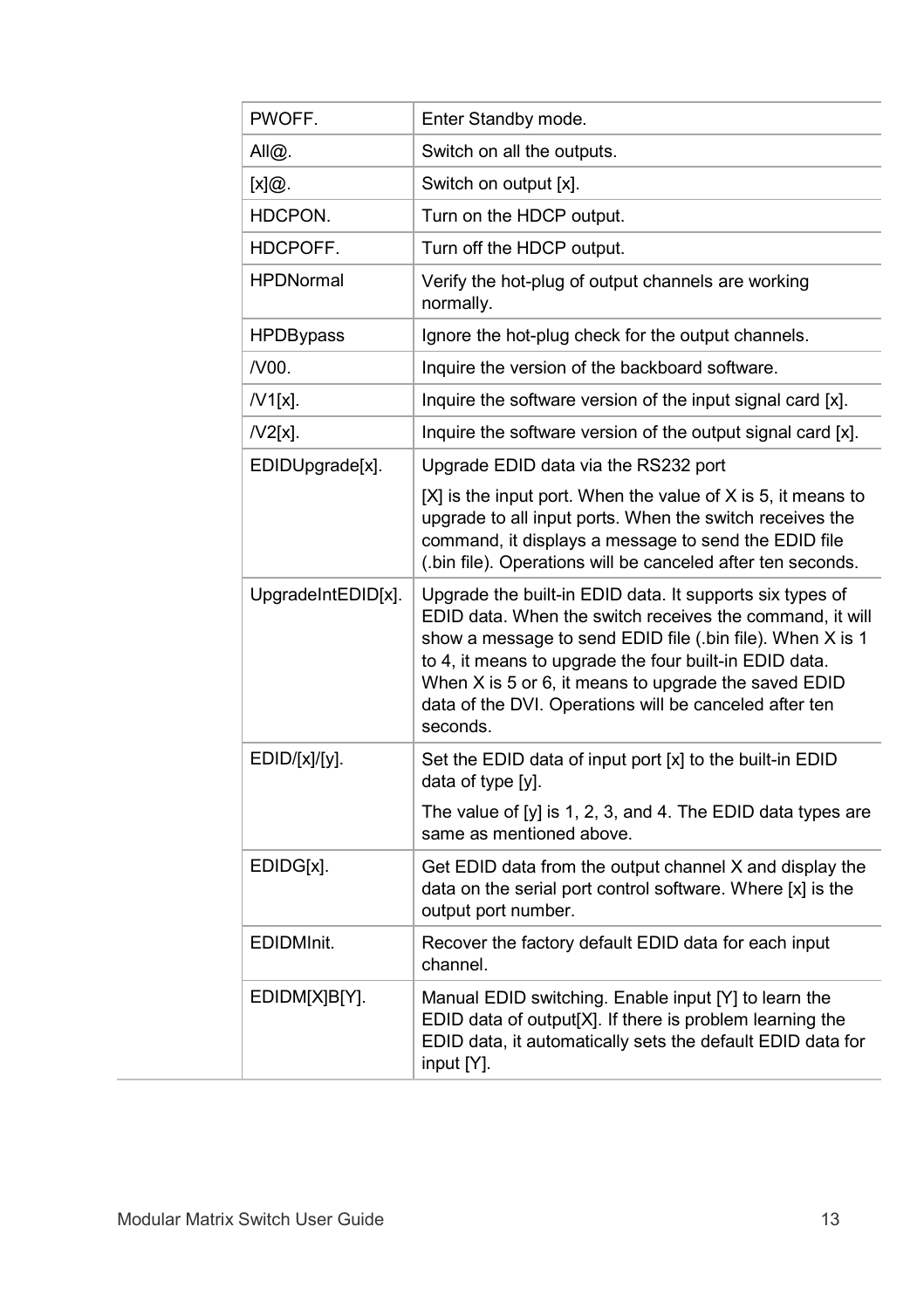|  | USER/[Y]/[X]:*****; | Custom command for VGA signal cards. Where:<br>$[Y] = I/O$<br>$[X]$ = port number<br>***** = User-definable command (e.g., 0623%)                   |
|--|---------------------|-----------------------------------------------------------------------------------------------------------------------------------------------------|
|  | AUDIO[X]I[Z].       | Select audio source from audio inputs or AV signal inputs.<br>This is only available for input signal cards that provide<br>audio source selection. |

#### **Notes**

- $\bullet$  [x] is the channel of the matrix switch, but not the channel of the card. It must be two bytes.
- [x1], [x2], [x3] and [x4] are the symbols of the input or output channels ranged according to the model of the matrix switch. If the symbols exceed the effective range, it will be interpreted as a wrong command.
- Remember to end the commands with the ending symbols "." and ";".
- Type the command carefully. It is case-sensitive.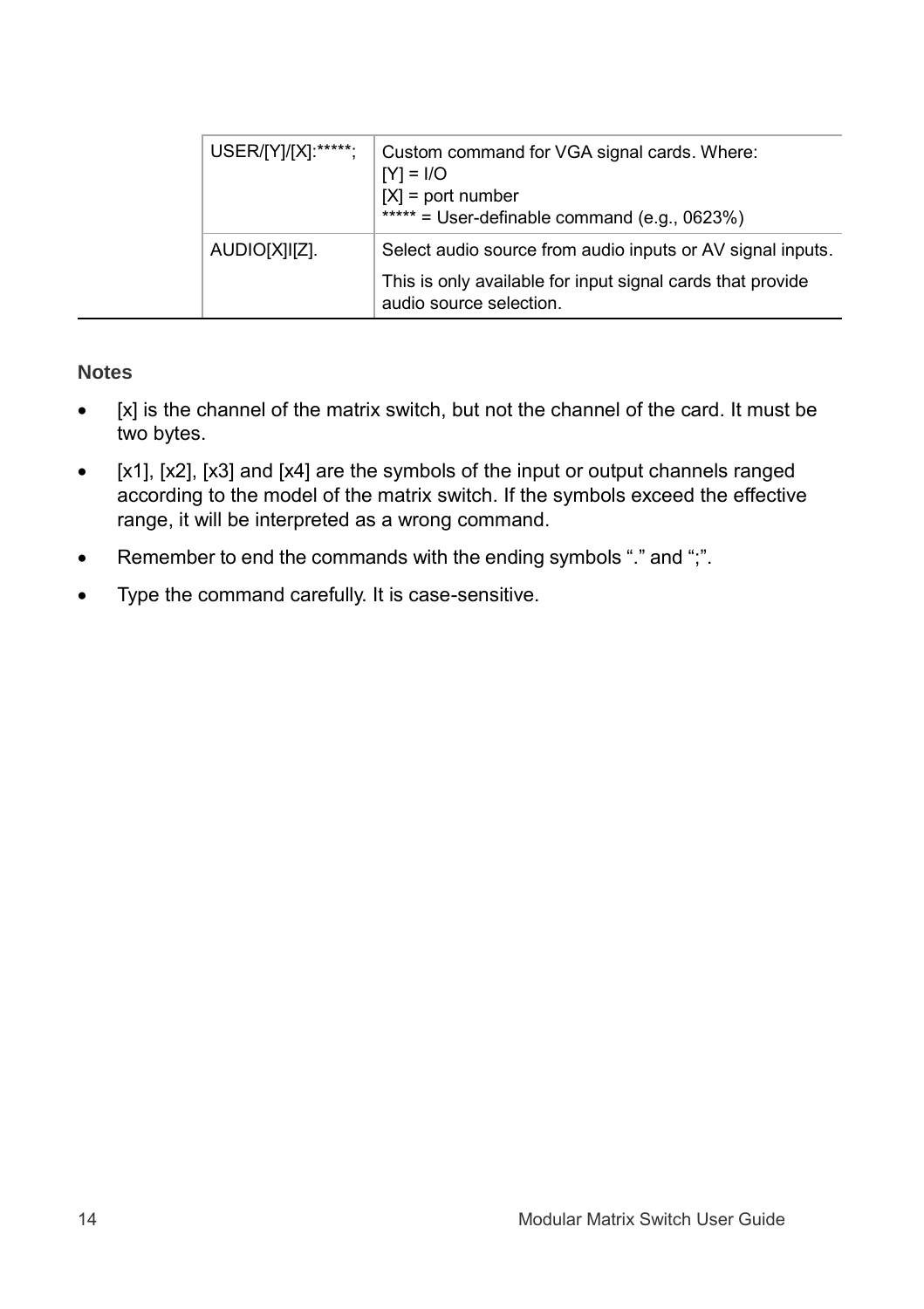## **Detailed examples**

### **Example 1**

Transfer signals from an input channel to all output channels: [x1]All.

e.g., "3All." to transfer signals from the input 3 to all output channels.

### **Example 2**

Transfer all input signals to the corresponding output channels respectively: All....

e.g., The status of matrix switch will be:  $1 > 1$ ,  $2 > 2$ ,  $3 > 3$ ,  $4 > 4$ …...  $8 > 8$ .

### **Example 3**

Switch off all the output channels: All\$.

e.g., After running this command, there will be no signals on any of the outputs.

#### **Example 4**

Switch off the detail feedback command from the COM port: /:MessageOff;

e.g., It will leave the "switch OK" as the feedback, when you switch the matrix.

#### **Example 5**

Switch on the detail feedback command from the COM port: /:MessageOn;

e.g., It will show the detail switch information when it switches. When switch 1 > 2, it will feedback "AV01 to 02".

### **Example 6**

Transfer signals from an input channel to the corresponding output channel: [x]....

e.g., "5...." to transfer signals from the input5 to the output5.

### **Example 7**

Switch off an output channel: [x]\$.

e.g., "5\$." to switch off the output 5.

### **Example 8**

Switch signal: [x1] B[x2].

e.g., "12B12,13,15." to transfer signal from the input12 to the output No.12,13,15.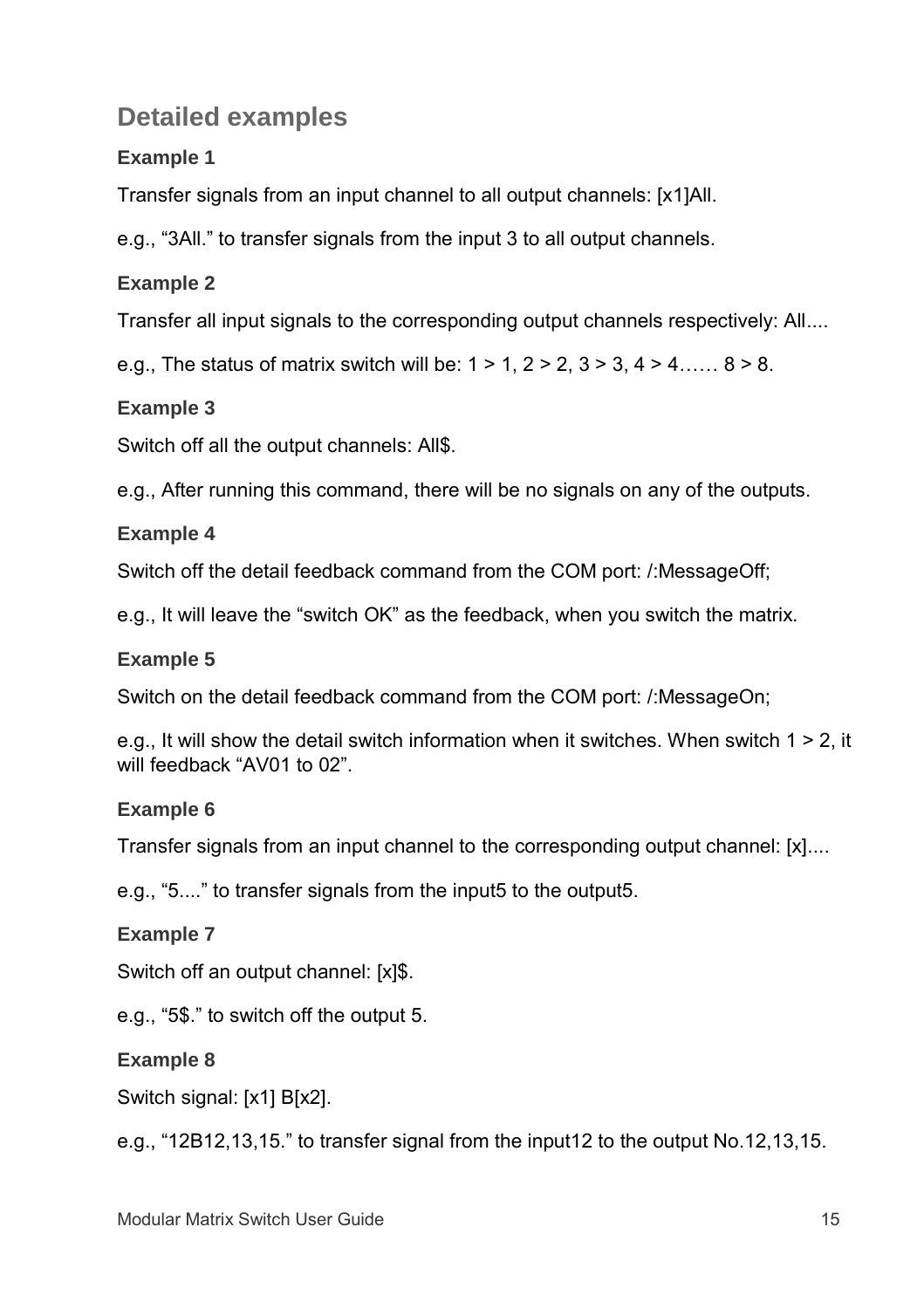#### **Example 8**

Inquire the input channel to the output channel [x]: Status[x].

e.g., "Status23." to inquire the input channel to the output23.

**Example 10**

Inquire the input channel to the output channels one by one: Status.

e.g., "Status." to inquire the input channel to the output channels one by one.

**Example 11**

Save the present operation to the preset command [Y]: Save[Y].

e.g., "Save7." to save the present operation to the preset command No.7.

**Example 12**

Recall the preset command [Y]: Recall[Y].

e.g., "Recall5." to recall the preset command No.5.

**Example 13**

Clear the preset command [Y]: Clear[Y].

e.g., "Clear5." to clear the preset command No.5.

- **Example 14**
- EDID management command:. EDIDM[X]B[Y].

e.g., "EDIDM5B3." to copy the EDID data of the display on output5 to input3.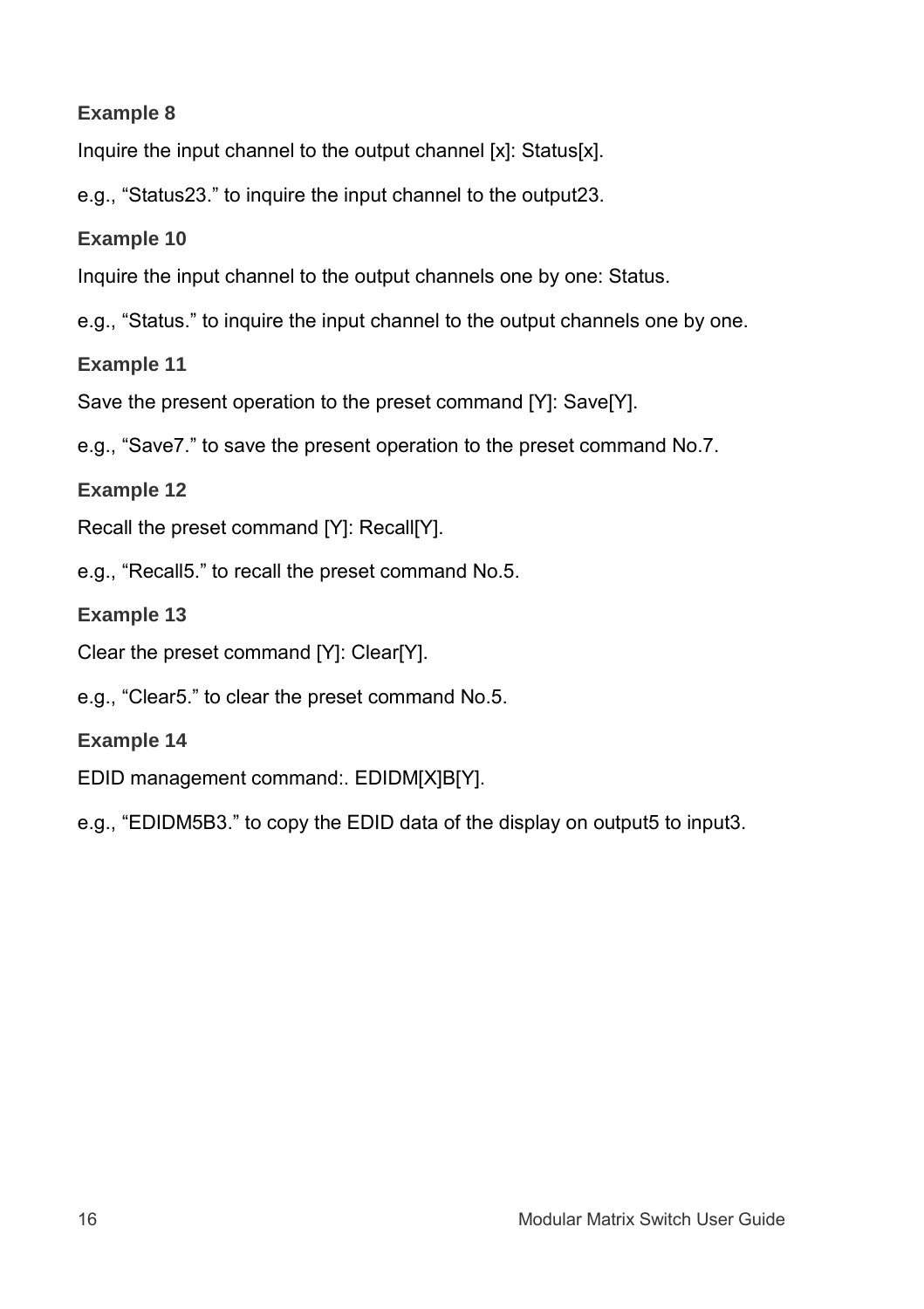# **Specifications**

#### **Table 9: Main unit**

| <b>Control parts</b>                      |                                                             |                      |                                   |
|-------------------------------------------|-------------------------------------------------------------|----------------------|-----------------------------------|
| Gain                                      | 0 dB                                                        | <b>Bandwidth</b>     | $6.75$ Gbit/s                     |
| Serial control port                       | RS-232, 9-pin female D<br>connector                         | Pin configurations   | $2 = TX$<br>$3 = RX$<br>$5 = GND$ |
| Installation                              | Rack-mountable                                              | Front panel control  | <b>Buttons</b>                    |
| Options                                   | TCP/IP control by a web-based GUI                           |                      |                                   |
| <b>General</b>                            |                                                             |                      |                                   |
| Power supplies                            | 100 to 240 VAC,<br>50/60Hz                                  | Power<br>consumption | 16x16: 84 W<br>32x32: 200 W       |
| Temperature                               | $-20^\circ$ to $+70^\circ$ C                                | Humidity             | 10 to 90%                         |
| Case dimension<br>$(W \times H \times D)$ | 16x16:<br>482.6 × 132.5 × 320 mm<br>$(3U$ high)             | Product weight       | 16x16: 3.5 Kg                     |
|                                           | 32x32:<br>$482.6 \times 221.5 \times 320$ mm<br>$(5U$ high) | Product weight       | 32x32: 5 Kg                       |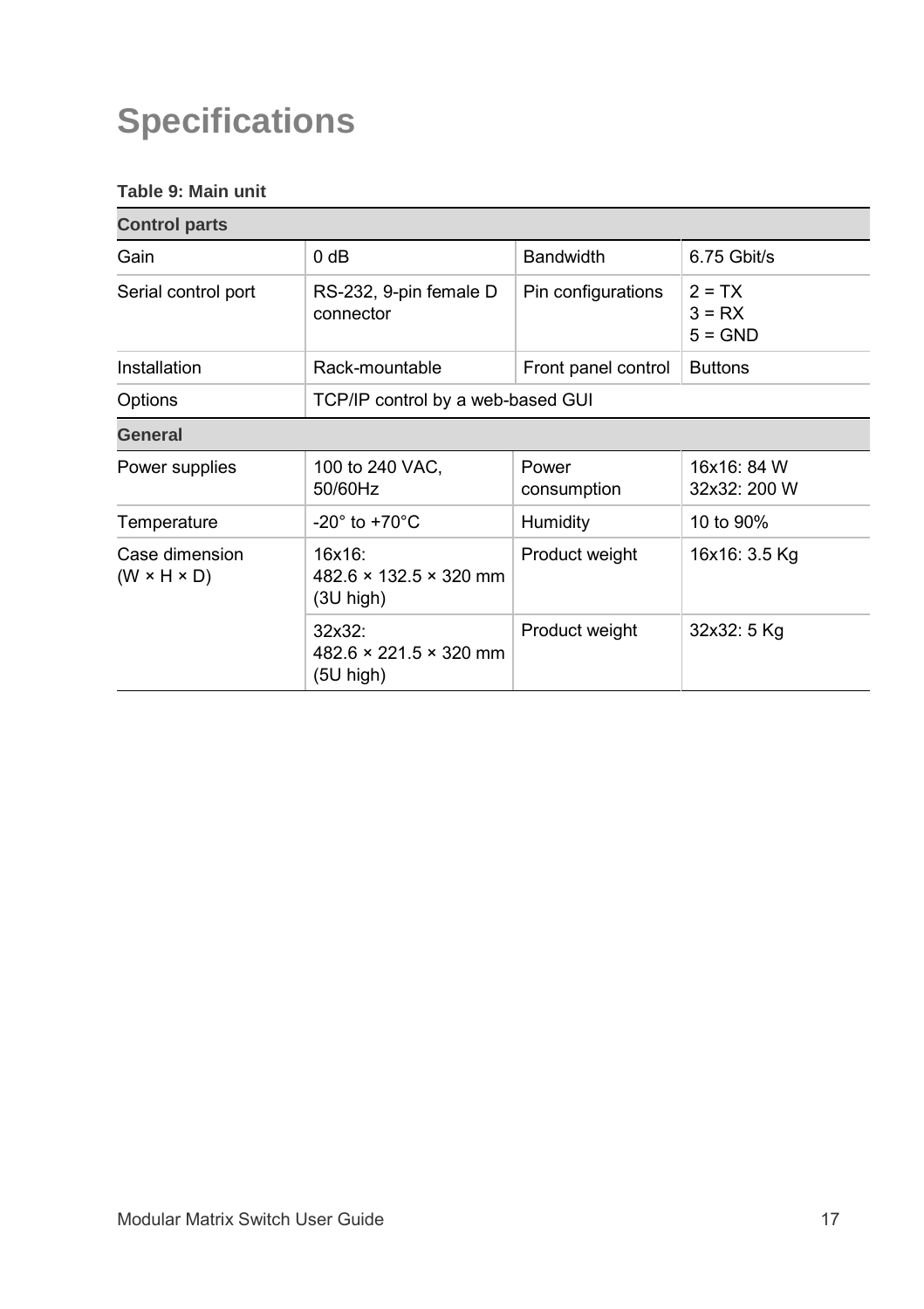# **Changeable cards**

| Input           |                                                                                                                                                                 | Output          |                                          |  |
|-----------------|-----------------------------------------------------------------------------------------------------------------------------------------------------------------|-----------------|------------------------------------------|--|
| Input           | 4 HDMI                                                                                                                                                          | Input           | 4 HDMI                                   |  |
| Input connector | Female HDMI                                                                                                                                                     | Input connector | Female HDMI                              |  |
| Input level     | T.M.D.S. 2.9 V / 3.3 V                                                                                                                                          | Input level     | T.M.D.S. 2.9 V / 3.3 V                   |  |
| Input impedance | 75Ω                                                                                                                                                             | Input impedance | $75\Omega$                               |  |
| General         |                                                                                                                                                                 |                 |                                          |  |
| Gain            | 0 dB                                                                                                                                                            | Gain            | 0 dB                                     |  |
| Video signal    | HDMI 1.4a full digital<br>T.M.D.S signal                                                                                                                        | Video signal    | HDMI 1.4a full digital<br>T.M.D.S signal |  |
| Switching speed | 200 ns (max.)                                                                                                                                                   | Switching speed | 200 ns (max.)                            |  |
| EDID and DDC    | Supports Extended Display Identification Data (EDID) and Display Data<br>Channel (DDC) data using HDMI standards. EDID and DDC signals are<br>actively buffered |                 |                                          |  |
| <b>HDCP</b>     | Compliant with HDCP using HDMI 1.4a standards                                                                                                                   |                 |                                          |  |

#### <span id="page-21-0"></span>**Table 10: HDMI (CM-MOD-HDI10 and CM-MOD-HDO10)**

#### <span id="page-21-1"></span>**Table 11: VGA (CM-MOD-VGI10 and CMMOD-VGO10)**

| Input            |                                                                                                                             |                                                      |                                                                                          |  |
|------------------|-----------------------------------------------------------------------------------------------------------------------------|------------------------------------------------------|------------------------------------------------------------------------------------------|--|
| Input            | 4 VGA, (Female 15 pin<br>HD); 0.5 to 2.0 Vp-p;<br>$75\Omega$ 4 stereo audio,<br>3P captive screw<br>$(3.81mm); > 10k\Omega$ | Output                                               | 4 VGA, (Female 15<br>pin HD); 0.5 to<br>2.0 Vp-p; 75Ω 4<br>Stereo audio (3.5 mm<br>jack) |  |
| Input signal     | VGA-UXGA, RGBHV,<br>RGBS, RGsB, RsGsBs,<br>component video,<br>S-video and C-video,<br>stereo audio                         | Output signal                                        | RGBHV, stereo audio                                                                      |  |
| Input coupling   | AC coupling only                                                                                                            | Input level                                          | AC coupling only                                                                         |  |
| Input impedance  | 0.5 to 2.0 Vp-p                                                                                                             | Output impedance                                     | 75Ω                                                                                      |  |
| General          |                                                                                                                             |                                                      |                                                                                          |  |
| Gain             | 0 dB                                                                                                                        | Gain                                                 | 0 dB                                                                                     |  |
| <b>Bandwidth</b> | 350 MHz (-3 dB)                                                                                                             | <b>Bandwidth</b>                                     | 350 MHz (-3 dB)                                                                          |  |
| Crosstalk        | $<$ -50 dB at 5 MHz                                                                                                         | Crosstalk                                            | $<$ -50 dB at 5 MHz                                                                      |  |
| Switching type   | Vertical interval                                                                                                           | Switching type                                       | 200 ns (max.)                                                                            |  |
| Resolution       |                                                                                                                             | 1920*1080p; XGA, 1024*768; 1280*720p; WXGA, 1280*800 |                                                                                          |  |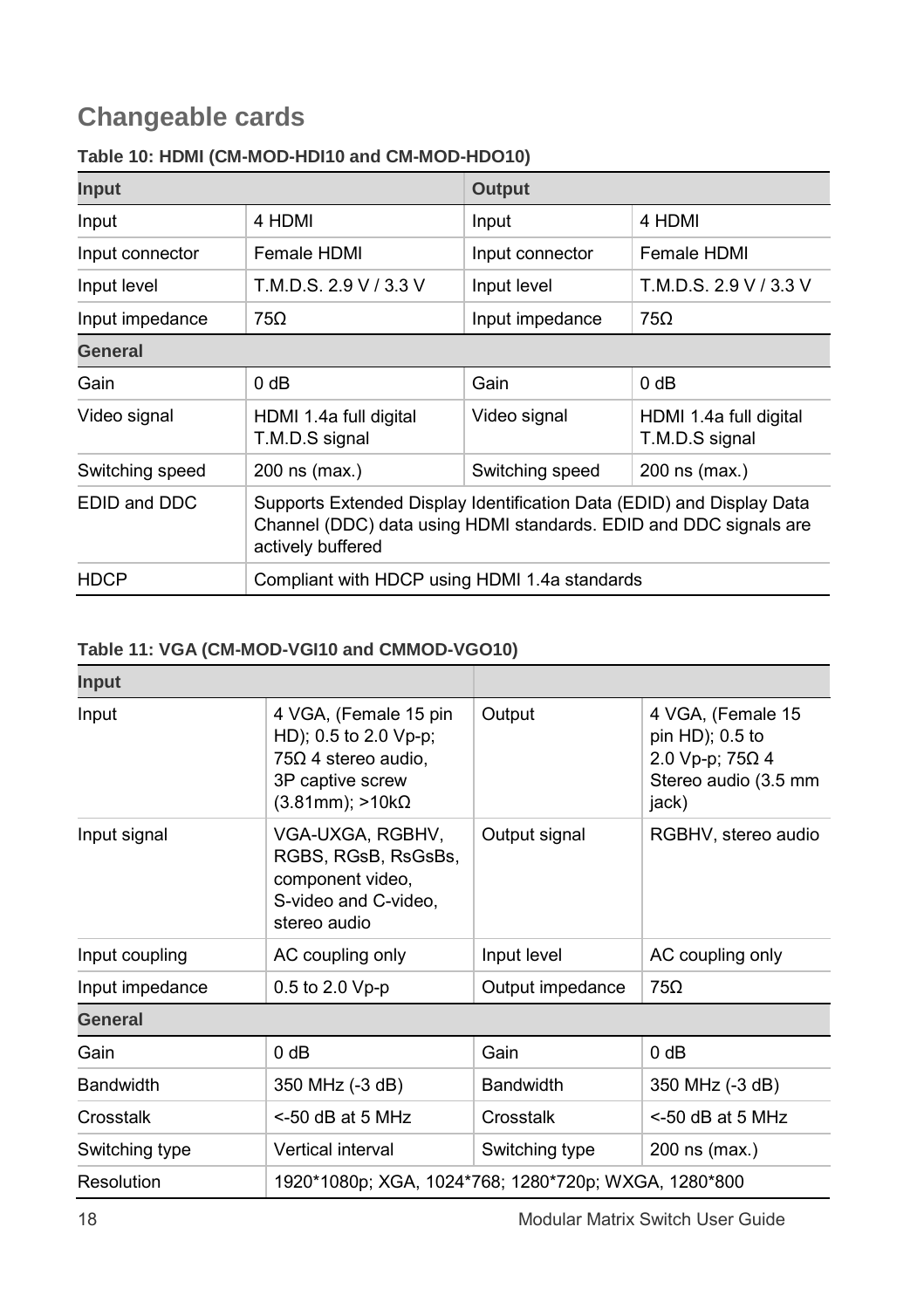| <b>Video Input</b>      |                                                                                         | <b>Video Output</b>                 |                                                                                        |
|-------------------------|-----------------------------------------------------------------------------------------|-------------------------------------|----------------------------------------------------------------------------------------|
| Input                   | 4 RJ45, 4IR and RS-232                                                                  | Output                              | 4 RJ45, 4IR and<br>RS-232                                                              |
| Input connector         | Female RJ45<br>3.5 mm mini jack for IR<br>3 poles captive screw<br>connector for RS-232 | Output connector                    | Female RJ45<br>3.5mm mini jack for IR<br>3 poles captive screw<br>connector for RS-232 |
| Input impedance         | 75Ω                                                                                     | Output impedance                    | 75Ω                                                                                    |
| <b>Video General</b>    |                                                                                         |                                     |                                                                                        |
| Gain                    | 0dB to 10dB at 100 MHz                                                                  | <b>Bandwidth</b>                    | 6.75 Gbps                                                                              |
| <b>Resolution range</b> | 800x600 to 1920x1200                                                                    | Transmission<br>distance            | 100 m (max.)                                                                           |
| <b>SNR</b>              | >70dB at 100 MHz-100 m                                                                  | Return loss                         | <-30dB at 5KHz                                                                         |
| THD                     | <0.005% at 1 KHz                                                                        | Min to max. level                   | $<$ 0.3 V to 1.45 Vp-p                                                                 |
| <b>HDMI</b> standard    | Support HDMI1.4a and<br><b>HDCP</b>                                                     | <b>Differential Phasic</b><br>Error | $±10°$ at 135 MHz<br>100 m                                                             |

### <span id="page-22-0"></span>**Table 12: HDBaseT (CM-MOD-HDBI10 and CM-MOD-HDBO10)**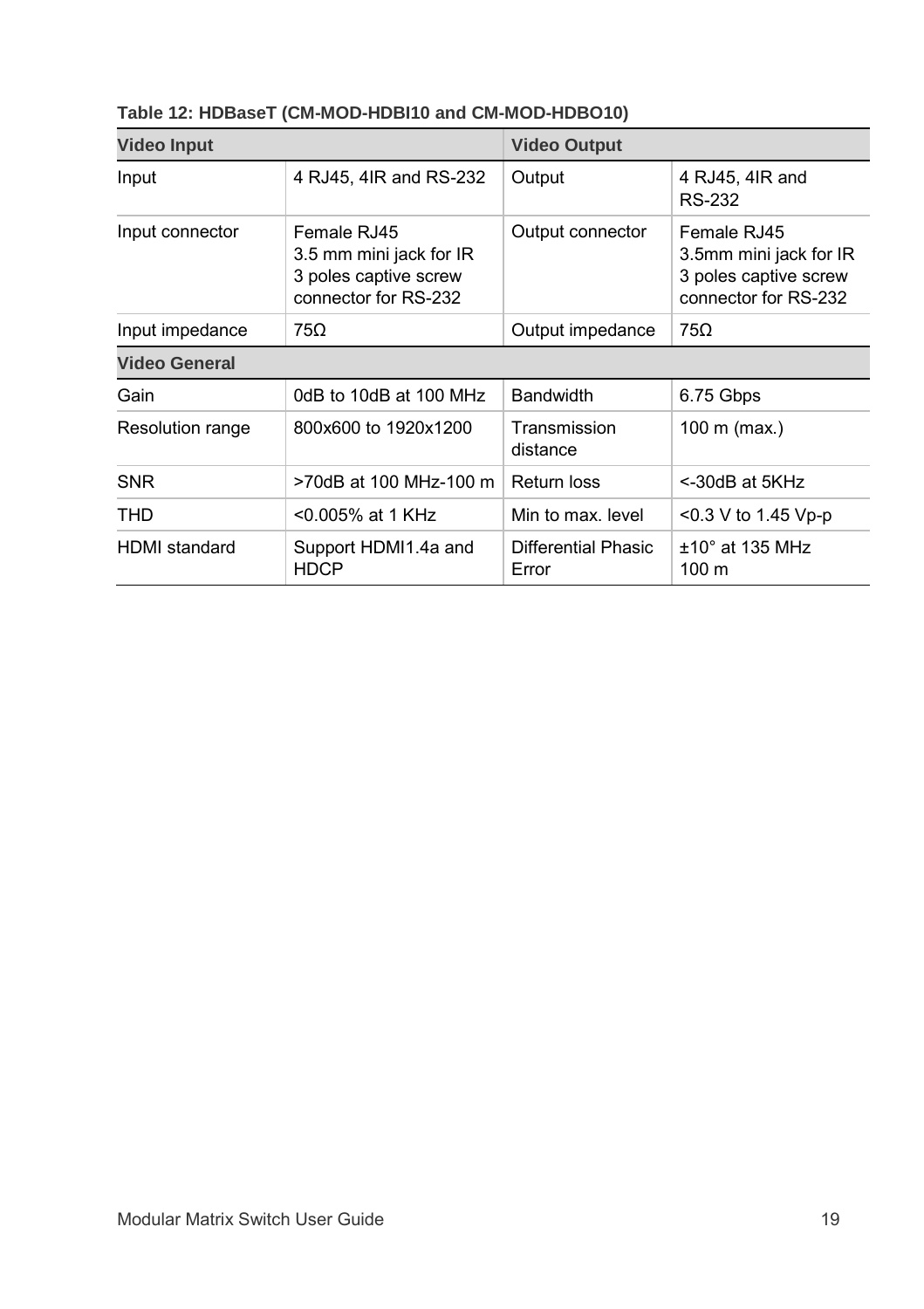# **Troubleshooting and maintenance**

- When there is a color loss or no video signal output, the cables may be broken or are not well connected.
- When EDID management does not work normally, the HDMI cable may be broken at the output end.
- When switching, there is a blank screen on the displayer, the displayer may not support the resolution of the video source. Switch again or manage the EDID data manually to make the resolution of the video source automatically comply with the output resolution.
- When a user cannot control the switch by computer through its COM port, check the COM port number in the software. Make sure the COM port is in good condition and the communication protocol is correct.
- When switching and there is no output image:
	- Check that there is a signal at the input and the output.
	- Check if the output port number is the same with the controlled one.
	- Check that the input/output cables are not broken, nor the connectors are loose. Try another cable.
- It is not uncommon for any switch device to experience trouble when learning 3D EDID signal from a source device, such as a Blu-ray player. If your switch cannot learn the 3D EDID signal, connect the source device directly to the display device (TV) and play the movie. Once the movie begins playing, reconnect the source device to the switch and relearn the EDID data.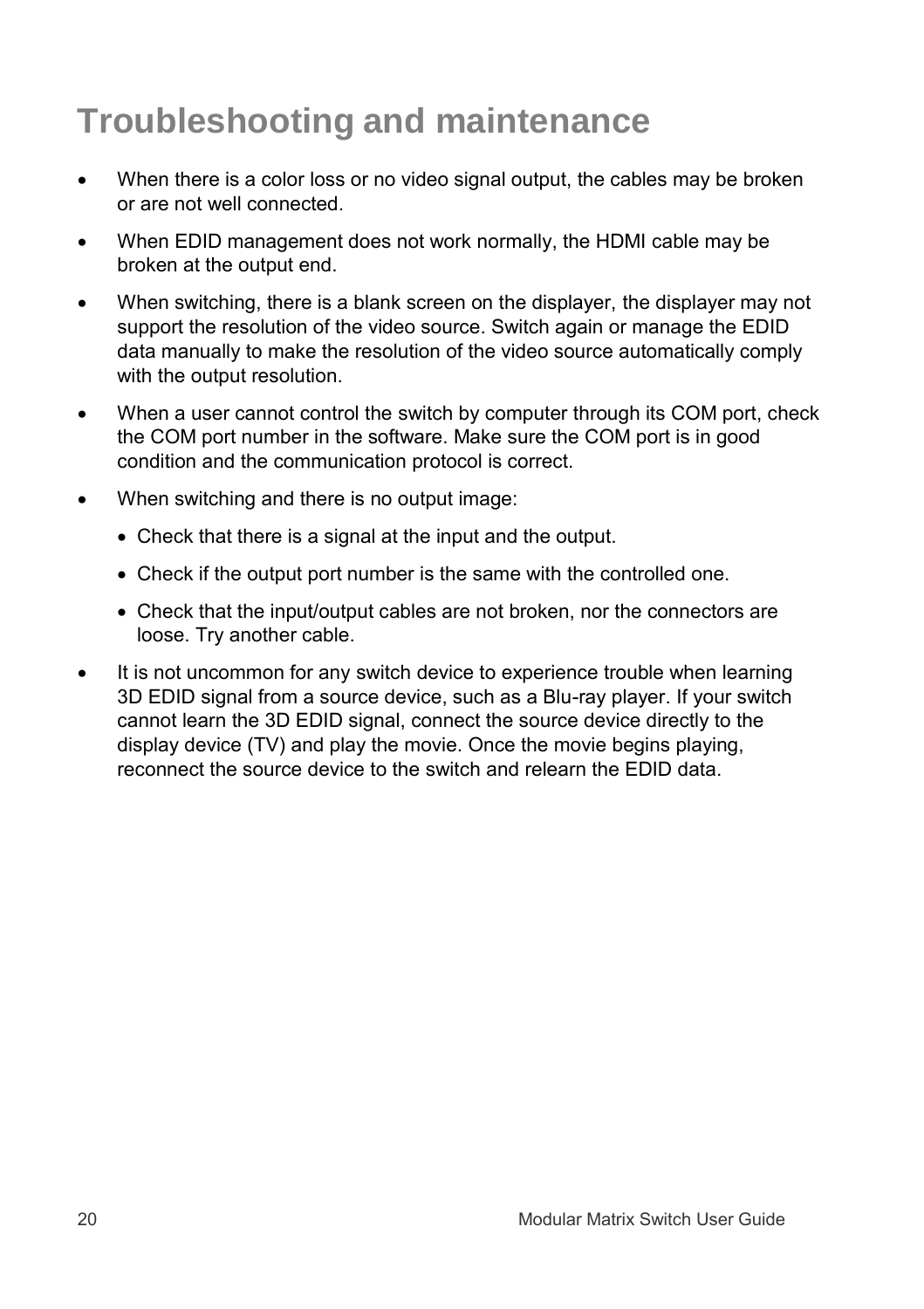# **Safety operation guide**

To guarantee the reliable operation of the equipment and safety of the staff, please follow the procedures listed below.

- The system must be grounded properly. Do not use two blades plugs. Ensure the supply voltage is in the correct range of 100 to 240 V and from 50 to 60 Hz.
- Do not locate the device in a place that is abnormally hot or cold or does not have proper temperature control and ventilation.
- The device generates heat when running. Its environment should be well ventilated to prevent damage caused by overheating.
- Disconnect power in humid weather, or when left unused for long periods.
- Before making or removing any connections to the device, ensure that the power supplies have been disconnected.
- Do not attempt to open the enclosure of the equipment. Do not attempt any repairs. There are no user-serviceable parts inside. Any attempt to open the equipment will result in a complete void of any warranty and may result in serious injury or death.
- Do not splash any chemical substances or liquids on or around the equipment.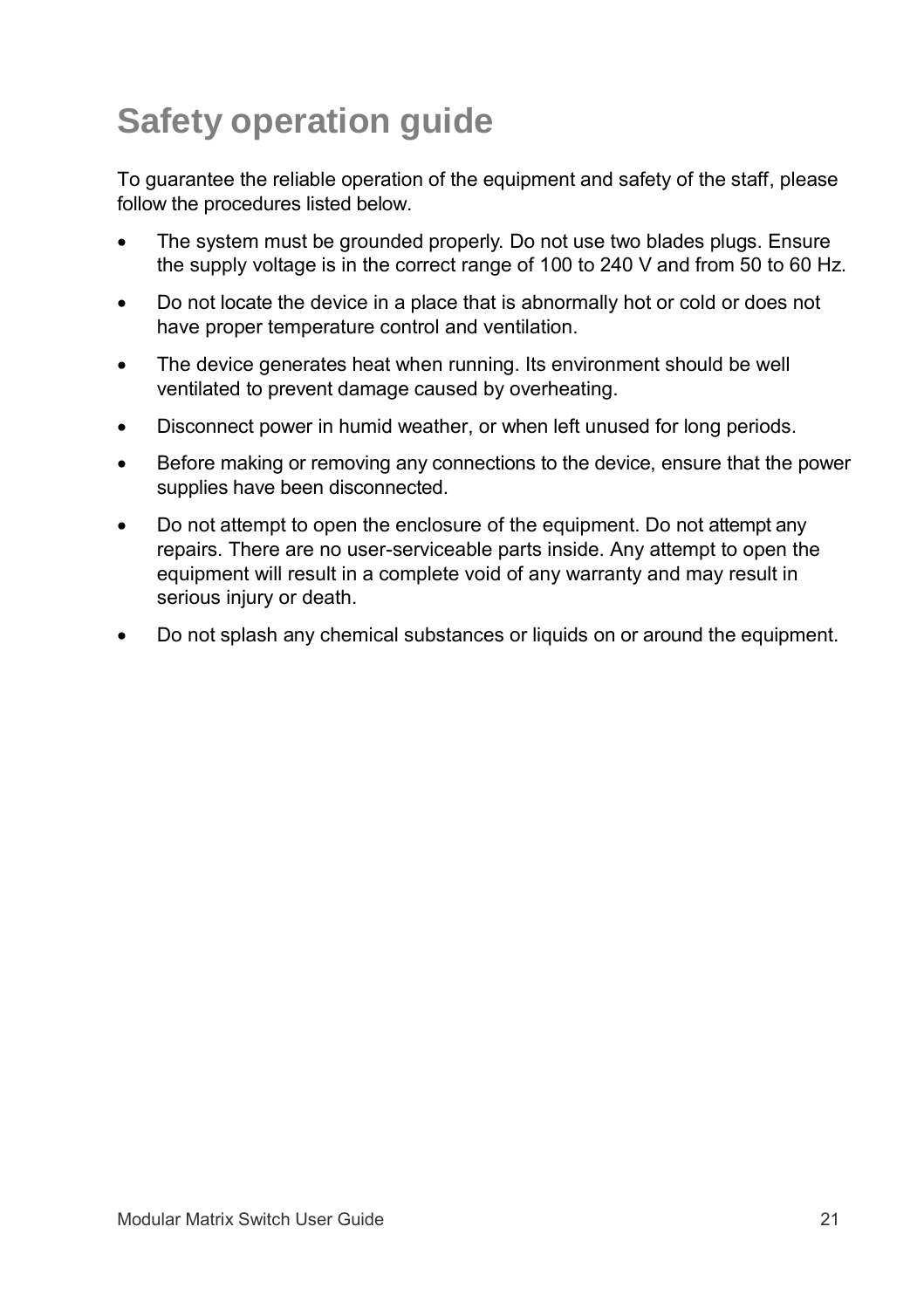# **After-sales service**

- If there appears to be problems when using the device(s), refer to the "Troubleshooting and maintenance" section in this manual.
- You can contact Customer Support at http://support.clarecontrols.com. Please be ready to provide the following information.
	- Product model number, version and serial number.
	- Detailed description of the trouble issues.
	- Description of all connections and third-party equipment being used.
- If, during the warranty period, the unit cannot be repaired, a suitable replacement will be issued. Replacement units will be comparable to the original. However, due to potential design changes over time, replacement units may not be identical to the unit replaced.

## **Warranty information**

Clare Controls offers a three (3) year limited warranty on original Clare Controls components, from the date of shipment from Clare Controls. To view complete limited warranty details, including limitations and exclusions, [www.clarecontrols.com/warranty.](http://www.clarecontrols.com/warranty)